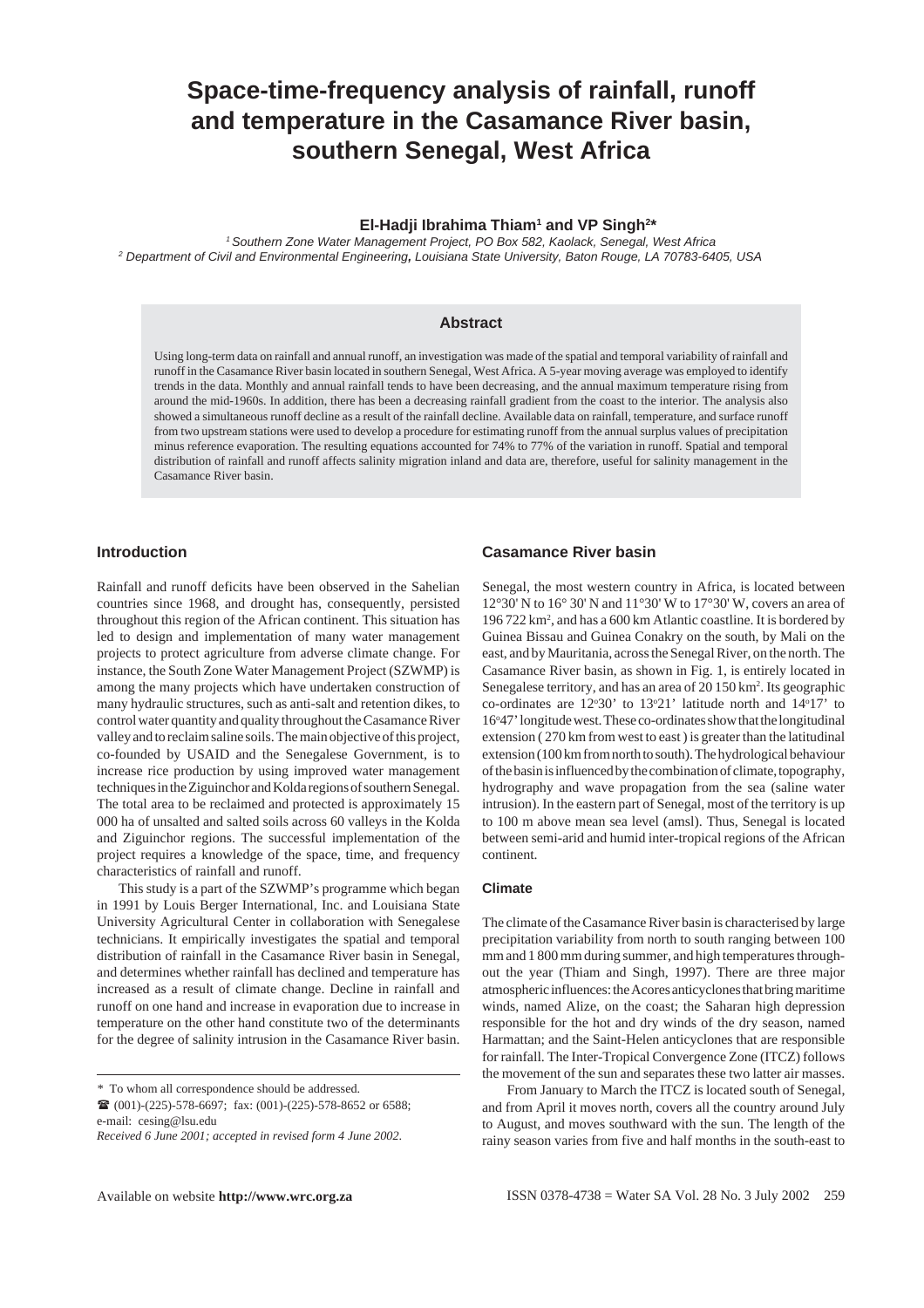

two and half months in the north and northwest. The average temperature increases from the coast to the interior. The highest temperatures are recorded in April, May, and June; on average the temperatures are between 24° and 29° C. The evaporation rate is very high, 2 000 mm to more than 4 200 mm/a in the north and the centre of the country. Any fluctuation in rainfall can have a significant impact on agricultural production. It is, therefore, no surprise that rainfall is the most studied climatological parameter in Sahel. Many studies have focused on drought since the mid-1960s and others have analyzed the general trend. The climate of the Casamance region is "Soudano-Guinean" or tropical and favourable for agriculture and many other pursuits. The country has two marked seasons: wet (or rainy) and dry. A great variability of annual rainfall has been observed during the last two decades. For the period 1958 to 1970 the average annual rainfall was 1 600 mm in the south and 400 mm in the north. It has decreased for the period 1971 to 1992 to 1 200 mm in the south and 200 mm in the north. This diminution has reached 200 mm to 400 mm at some locations (MH/ PNUD/DADSG-SEN, 1994). The highest average daily temperature usually occurs between April and June, where it may reach  $35^{\circ}\mathrm{C}$ (95°F). The lowest average daily temperature is about  $14$ °C (57°F) and occurs in January (MH/SEN, 1972 to 1992).

### **Mechanisms of precipitation**

The occurrence of precipitation is related to the mechanisms of its generation. These mechanisms are dictated by the general atmospheric circulation, which determines the type of weather and precipitation within the Casamance River basin. The location of West Africa between two large relatively homogeneous surfaces, land and water, encourages two air masses to develop. These are the tropical continental (cT) air mass and the tropical maritime (mT) air mass; the seasonal migration and pulsation thereof are the fundamental bases of West African climates. Senegal, throughout its territory, is influenced by the same climatic patterns. By its position, the warm, dry, and dusty tropical continental air originates over the Sahara Desert located at the southern border of the country, while the warm and humid tropical maritime air originates over the Atlantic Ocean, which constitutes the western border of the country. The separation of the two air masses is a zone, referred to as the inter-tropical discontinuity zone, also called the inter-tropical convergence zone or the inter-tropical front (ITF). Consequently, throughout the Casamance River basin, two main types of climates are observed: The maritime trade wind, originating over the Açores anticyclone located in the south Atlantic Ocean, is oriented toward the north to north-west. This air mass, in spite of its humidity, is not able to generate much precipitation. The Saharan continental trade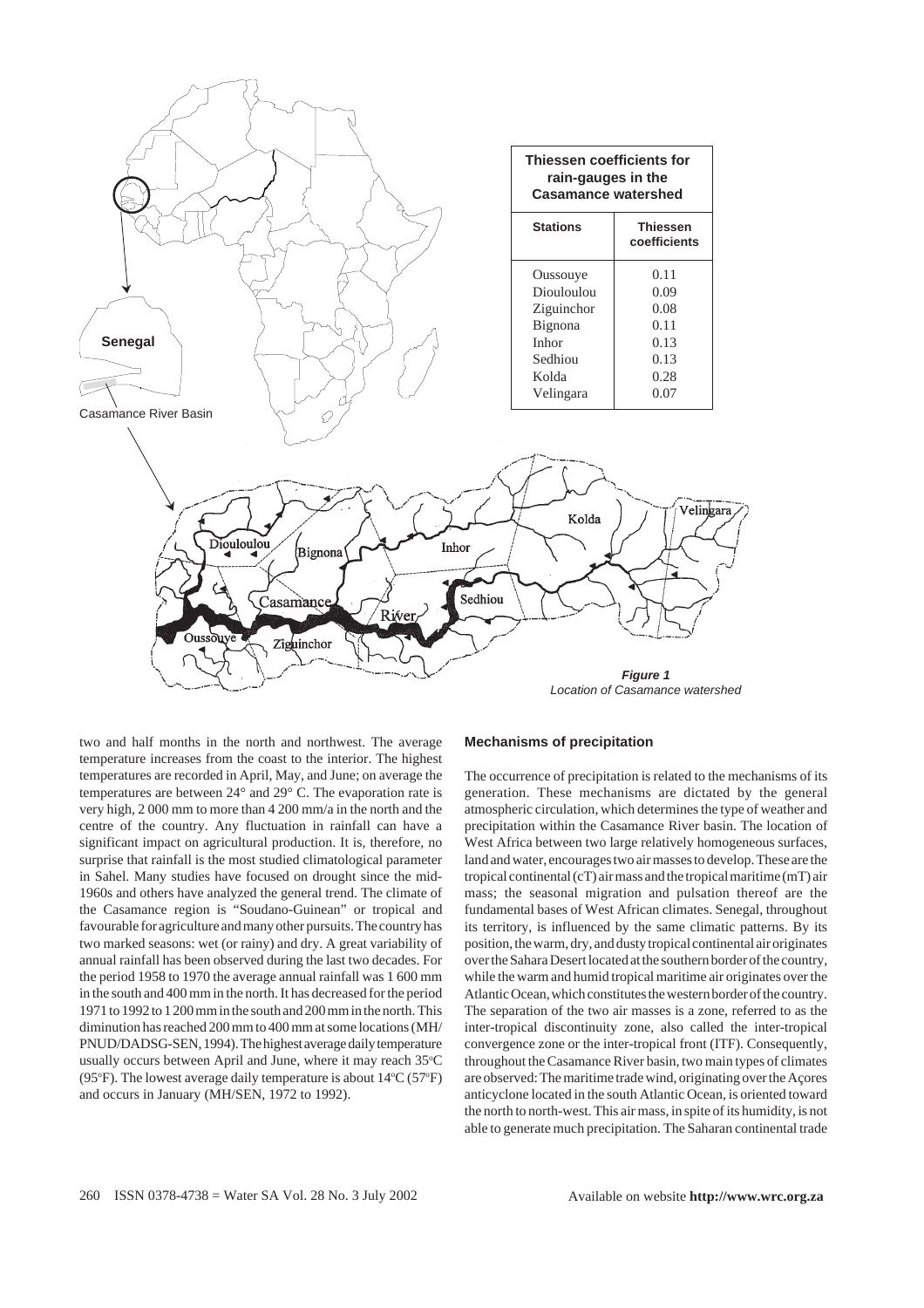|                                                                      |                     | <b>Rainfall-runoff measuring stations</b>                                           | <b>TABLE 1</b>      |                                                                                                                                                                                                                                                                                                                                                                |
|----------------------------------------------------------------------|---------------------|-------------------------------------------------------------------------------------|---------------------|----------------------------------------------------------------------------------------------------------------------------------------------------------------------------------------------------------------------------------------------------------------------------------------------------------------------------------------------------------------|
| Time interval                                                        |                     | Rain-gauging station                                                                |                     | <b>Rainfall measuring station</b>                                                                                                                                                                                                                                                                                                                              |
|                                                                      | Period of<br>record | Stations (A)                                                                        | Period of<br>record | Stations (B)                                                                                                                                                                                                                                                                                                                                                   |
| Monthly for<br>stations $(A)$ :<br><b>Yearly for</b><br>stations (B) | 1951-1990           | Diouloulou, Oussouye,<br>Bignona, Ziguinchor, Inhor,<br>Sedhiou, Koldaand Velingara | 1924-1990           | Ziguinchor, Inhor, Bignona, Sedhiou,<br>Diouloulou, Kabrousse, Tanghory, Oussouye,<br>Tendouck, Marssassoum, Djibidione, Loudia-<br>Wolof, Niaguis, Nyassia, Sindian, Toukara, Baila,<br>Alakounda, Kartiak, Kolda, Basse, Velingara,<br>Kounkane, Bonconto, Dabo, Diattacounda,<br>Fafacourou, Medina Yoro Foula, Tanaff, Bafata,<br>Gabu, Pirada, and Yundum |
| Yearly                                                               | 1935-1985           |                                                                                     |                     | Runoff measuring stations: Kolda, Sare Keita, Sara Sara, Medina Omar, Toukara                                                                                                                                                                                                                                                                                  |

wind, called Harmattan, is oriented toward the east. It is characterised by drought and marked thermic amplitude - cold during the night and hot during the day - with dry mist.

### **Rainfall characteristics**

Three types of rainfall are mainly observed in Senegal:

- precipitation (events) related to the "grains-lines" at the beginning and the end of the rainy season; these are perturbations over short periods with high-intensity rainfall;
- monsoon rainfall, when the season is well installed, with longduration precipitation of low intensity; and
- some rare rainfall events called " pluies de mangues", which can be described as scattered light rainfall, and occur occasionally between December and March.

The rainy season lasts from mid-May to mid-September, and the dry season lasts for the remainder of the year. The first rainfall events occur around May 15 in Casamance, in the south-west of the country, and progress north toward the end of June.

Two cycles are observed in rainfall patterns in Senegal and Gambia. The rainfall data show a long span where wet decades alternate with dry decades, and a short span which is highly variable and is estimated to last about 5 years. Also, it is generally accepted by policy makers that the variability of rainfall has been on the rise and its annual amount on the decrease since the mid-1960s. The significance of this phenomenon is interpreted in two ways. Firstly, the decrease between 1967 and 1984 is a minor fluctuation that often occurred in the past. Accordingly, a trend of drying climate cannot be concluded. Even if there were a change in the climate, the change is not consistent as an examination of 10 years of data shows.

Secondly, an analysis of annual rainfall at 33 stations and monthly rainfall at 8 stations, well distributed throughout the Casamance watershed, for the period 1924 to 1990 showed a predictable pattern of fluctuation of the 5-year mean around the long-term mean. The 5-year moving mean eliminated sharp fluctuations in the annual values and exhibited an alternating pattern of increasing and decreasing rainfall, with a general decreasing trend starting around the mid 1960s. Adequate documentation related to runoff within the entire Casamance River basin, however, is not available.

#### **Hydrography**

The project area lies on the southern coast of Senegal and is an area of gentle topographic relief. It slopes generally to the east. The highest point of the basin is located between Fafacourou and Velingara and its altitude is 50 m amsl. As a consequence of low relief, the land surface is characterised by flood plains and meandering belt-type topography. The drainage system of the project area consists of the Casamance River which rises in the south-eastern highlands and flows towards the Atlantic Ocean.

The Casamance River is formed by the confluence of many small streams which are often dry during the dry season (October to April), and runoff is perennial in the downstream part from Fafacourou. The stream-beds are in the middle of small valleys. The gauging station of Kolda mainly controls runoff from the upper part of the Casamance basin (drainage area at Kolda gauging station = 3 700 km2 ). Diana Malary , around 30 km downstream of Kolda, is the boundary of the seawater intrusion. Between Diana Malary and Sefa the bed gradually rises up to a distance of about 2 km at Sefa.

 The confluence of the Casamance River and its main tributary, the Sougrougrou River, is located at the environs of Adeane. Like the Casamance River, the Sougrougrou River is formed by many small tributaries which begin in the vast forest region of Pata and Guimara. The width of the Sougrougrou River is less than that of the Casamance River (1 km). The characteristics of the Casamance River remain unchanged after its confluence with the Sougrougrou. Its width shrinks between Niaguis and its confluence with Lake Bignona, and extends 8 km upstream from Karabane.

Downstream from Ziguinchor, the tributaries of the Casamance River, called "Bolons", are Bignona, Diouloulou (right bank) and Kamobeul Bolon (left bank). A great delta characterises the Casamance River mouth (coastal area). The intrusion of sea-water begins from the coast towards the continental part of the basin. As a result, the hydrometric network can be divided into two main parts: the basin network under tidal influence and the continental basin network. In the saline/estuarine part of the Casamance River, runoff is influenced by tidal wave propagation. The tidal wave intrudes into the bed of the Casamance River and its tributaries up to a distance of 200 km.

Freshwater enters the Casamance River estuary by canal discharge, storm drains, direct land runoff, and subsurface flow.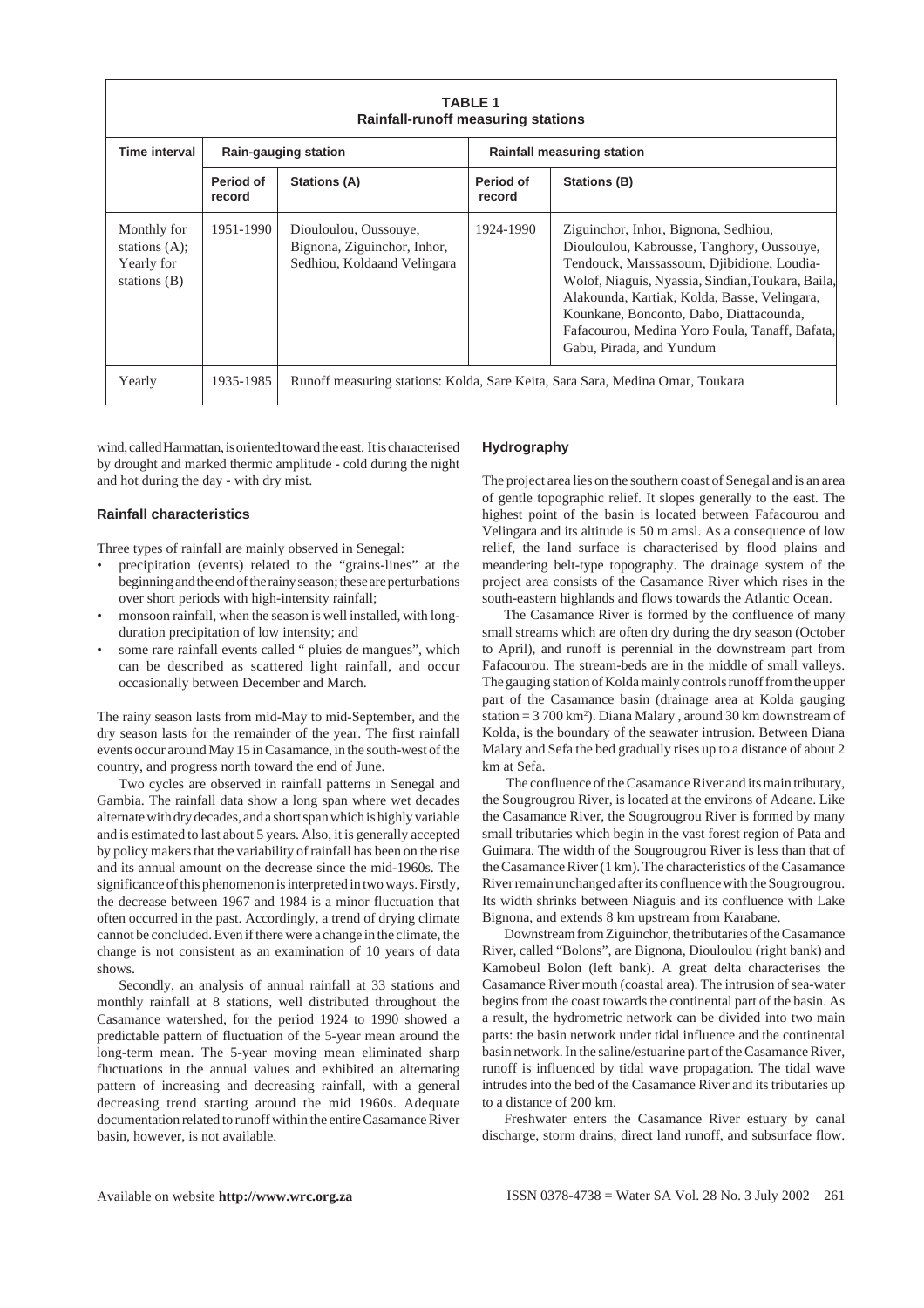

*Annual rainfall times series, for 1924 to 1990, at Kolda, Casamanve River basin*

Freshwater inflow is seasonal, and most of it is caused by heavy rainfall and occurs during the wet season (May to November).

### **Hydrological data**

Observations of rainfall, runoff, climatic parameters, such as temperature, humidity, wind speed, and radiation and salinity (g/l) within the basin have been made. The Senegalese National Meteorological Office is responsible for monitoring via the hydrometeorological network. The hydrological network is monitored by the Senegalese National Subdivision of Water Resources. Organised collection of data is, however, lacking due to the fact that these two central institutions are not attached to the same department. In addition, different water resource projects under their direction are not co-ordinated. Consequently, the data for this study were drawn from different sources which are not always easily accessible. In the past, many measurement stations called "project stations" proliferated throughout the country without standardisation of sampling methods. Such a situation makes the task of gathering data very difficult, even though the data may exist but are in non-standard form. The analysis of precipitation and runoff data in this study is based on monthly and annual records of some representative stations well distributed throughout the basin. The monthly rainfall study is limited to the period 1951 to1990 for 8 stations which are distributed throughout the basin, while the annual rainfall record includes 33 stations for the period 1924 to 1990, as shown in Table 1. Monthly rainfall data were not available for any stations other than the above 8 stations. The runoff study is limited to the period 1935 to 1986 for 5 streamflow gauging stations, including Kolda, Sare Keita, Sare Sara, Medina Omar, and Toukara. They are all located in the continental portion of the basin. Only the annual runoff record is available for these stations. This situation makes the water resource assessment difficult for the Casamance River basin.

### **Analysis of annual data**

Annual rainfall, runoff and temperature affect salinity in the Casamance River basin. Therefore, a spatial and statistical analysis undertaken within the Casamance River basin, included detection of trends in the rainfall and temperature data, estimation of changes in the rainfall and runoff quantiles, and assessment of rainfall and runoff variability in space and time. For each rainfall series, the 5 year moving average was chosen to remove periodicity and identify trends in the data. Using the power transformation method (Chander



*Figure 3 Mean annual rainfall and standard deviation distribution from west to east*



*Coefficient of variation distribution from west to east*

et al., 1978; and Jain and Singh, 1986), the rainfall and runoff quantiles were estimated using the Normal distribution. The surfacewater resources in the Kolda region were evaluated using the procedure developed by Hargreaves (1995).

#### **Estimation of mean areal rainfall**

Many factors affect the spatial distribution of rain falling on the ground and a method of estimating the mean areal rainfall must be able to represent the rainfall distribution in a reasonable manner (Singh,1992). The Thiessen polygon method was used to estimate the Casamance watershed mean rainfall for 1951 to 1990:

$$
P = \sum a_i P_i \sum a_i = 1 \text{ and } 0 < 1, \ i = 1, \ 2, \ \dots \ n \tag{1}
$$

where:

P is the mean areal (watershed) rainfall

 $P_i$  is the rainfall of the *i*-th raingauge,  $i = 1, 2, 3, \dots$ ...

*n* is the number of raingauges

 $a_i = A_i / A$  is the *i*-th weight of the -th rainfall station

 $A_i$  is the Thiessen polygon area of the  $I^{\text{th}}$  rain-gauge

*A* is the total drainage area.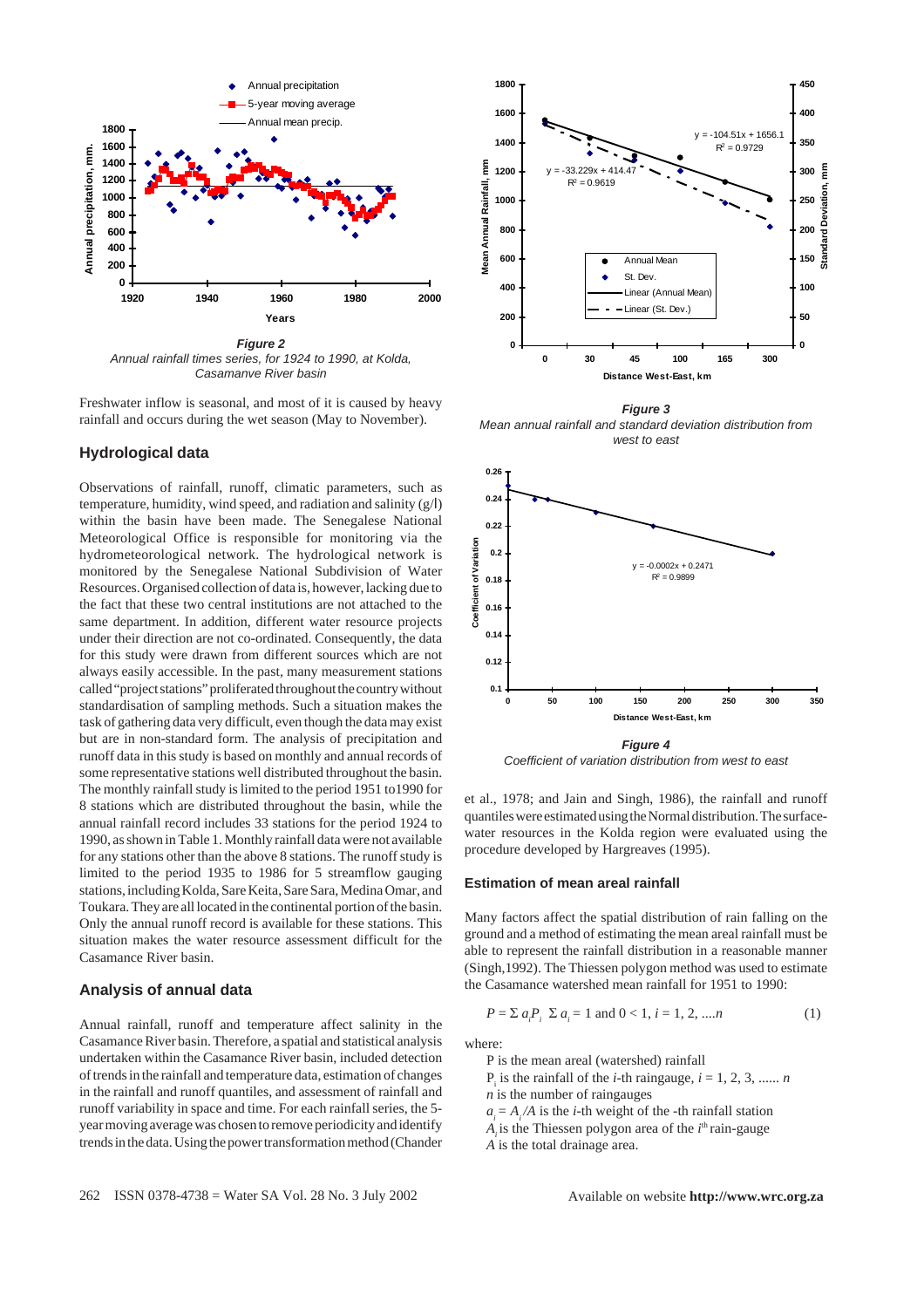| Statistical parameters of annual rainfall for the Casamance watershed for 1924 to 1990<br>TABLE <sub>2</sub> | Alakounda Kartiak<br>Baila<br>Toukara<br>Sindian<br>Nyassia<br>551<br>Niaguis<br>Loudia W | 1224.5<br>239<br>985.5<br>198<br>1242.5<br>272<br>329<br>1503<br>g<br>ຕ | 0.20<br>0.14<br>0.20<br>0.22<br>$-0.10$<br>0.22<br>0.22<br>$-0.40$<br>$\overline{\mathbf{z}}$<br>÷<br>o<br>0<br>ິ<br>$\frac{5}{2}$ | 0.15<br>$-0.17$<br>$\frac{5}{9}$<br>$-0.13$<br>$\overline{27}$<br>ę<br>0.12<br>$\frac{2}{9}$ | re series 1924 - 1990                                       | Alakounda Kartiak<br>Baila<br>Toukara<br>Sindian<br>Nyassia<br>Niaguis<br>oudia W | 5062<br>5587.17<br>27315.88<br>7112.98<br>1951.05<br>ş<br>3<br>8326.<br>26036<br>160.4<br>3939.9<br>1022.17 | 0.26<br>1366.27<br>1526.51<br>0.27<br>9124.04<br>0.33<br>0.27<br>$\overline{5}$<br>$\overline{0.2}$<br>0.26 | 1904.8<br>2384.4<br>6641<br>3191.4<br>នី<br>776.3 | 8450.3<br>9418.1<br>50149.2<br>$-0.28$<br>0.39<br>11888.7<br>8<br>$\overline{\mathcal{L}}$<br>16908<br>1921.8<br>6465 | 2g<br>0.006<br>$-0.23$<br>$-0.002$<br>0.004<br>0.002<br>8<br>0.002<br>$-0.35$<br>0.002 | re the change: 1924 - 1968                               | Alakounda Kartiak<br>Baila<br>Toukara<br>Sindian<br>Nyassia<br>Niaguis<br>Loudia W | 5540.26<br>1191.66<br>6094.29<br>1349.03<br>7700.36<br>30488.94<br>7807.58<br>1673.47<br>အ<br>굶<br><b>18919</b><br>670.32<br>854.8<br>886.16<br>1306.5 | $\frac{22}{3}$<br>0.22<br>0.25<br>0.21<br>న | 2731.2<br>2908<br>12932.7<br>3858<br>₹.<br>3902.<br>2137.6 | 8450.3<br><b>Si</b><br>0.03<br>9418.1<br>0.05<br>50149.2<br>11888.7<br>-0.02<br>ခု<br>1192 | 0.02<br>$\overline{0}$<br>0.13<br>0.02<br>% ≃<br>$\overline{5}$<br>0.06 | the change: 1969 - 1990                                   | Alakounda Kartiak<br>Baila<br>Toukara<br>Sindian<br>Nyassia<br><b>Niaguis</b><br>Loudia W | 3866.34<br>4319.36<br>19383.24<br>7540.59<br>1471.32<br>5376.51<br>φ<br>Ω<br>6607<br>502.3<br>729.66 | 1006.65<br>0.26<br>1185.54<br>0.27<br>0.38<br>0.27<br><u>ທ</u> | 1904.8<br>2384.4<br>6641<br>3191.4<br>8330.<br>3236.2<br>1776.3 | 5514.3<br>6045.9<br>36163.4<br>8108<br>œ<br>31230<br>୭ଟ୍<br>1260<br>Ģ | -0.18<br>$\frac{1}{2}$<br>$-1.16$<br>-0.09<br>0.23<br>°3<br>$-0.84$<br>0.23<br>à<br>S<br>5.41<br>$\frac{1}{2}$ |  |
|--------------------------------------------------------------------------------------------------------------|-------------------------------------------------------------------------------------------|-------------------------------------------------------------------------|------------------------------------------------------------------------------------------------------------------------------------|----------------------------------------------------------------------------------------------|-------------------------------------------------------------|-----------------------------------------------------------------------------------|-------------------------------------------------------------------------------------------------------------|-------------------------------------------------------------------------------------------------------------|---------------------------------------------------|-----------------------------------------------------------------------------------------------------------------------|----------------------------------------------------------------------------------------|----------------------------------------------------------|------------------------------------------------------------------------------------|--------------------------------------------------------------------------------------------------------------------------------------------------------|---------------------------------------------|------------------------------------------------------------|--------------------------------------------------------------------------------------------|-------------------------------------------------------------------------|-----------------------------------------------------------|-------------------------------------------------------------------------------------------|------------------------------------------------------------------------------------------------------|----------------------------------------------------------------|-----------------------------------------------------------------|-----------------------------------------------------------------------|----------------------------------------------------------------------------------------------------------------|--|
| Annual Rainfail Statistics (Raw data                                                                         | <b>Djibidione</b><br>$\frac{90}{2}$<br>Marssas.<br>Mean                                   | $\mathbf{g}$<br>ž                                                       | ខ្លួន ដូ<br><b>Kutt</b><br>ò                                                                                                       | <b>Skew</b>                                                                                  | Annual Rainfall Statistics   After transformation ) - Entir | Diibidione<br>Marssas                                                             | នី<br>စ္ထ<br>Mean<br><b>Sid</b>                                                                             | ៊ី<br>ငံ                                                                                                    | ś                                                 | ຂຶ<br>33<br>Max<br>Κuπ                                                                                                | igo<br>Skew                                                                            | Annual Rainfall Statistics (After transformation) - Befo | <b>Olibidione</b><br>Marssas.                                                      | 309.35<br>15.39<br>Mean<br>Sid                                                                                                                         | 0.15                                        | 200.5<br>š                                                 | 20.6<br>80.0<br>Уņ                                                                         | $\frac{8}{2}$<br>Skey                                                   | Annual Rainfall Statistics (After transformation) - After | Diibidione<br>Marssas.                                                                    | <b>127</b><br>Mean<br>Std                                                                            | ပိ                                                             | ë<br>š                                                          | 58<br>324.<br>Max<br>Kurt                                             | ្ដី<br><b>Skey</b>                                                                                             |  |

### **Temporal analysis**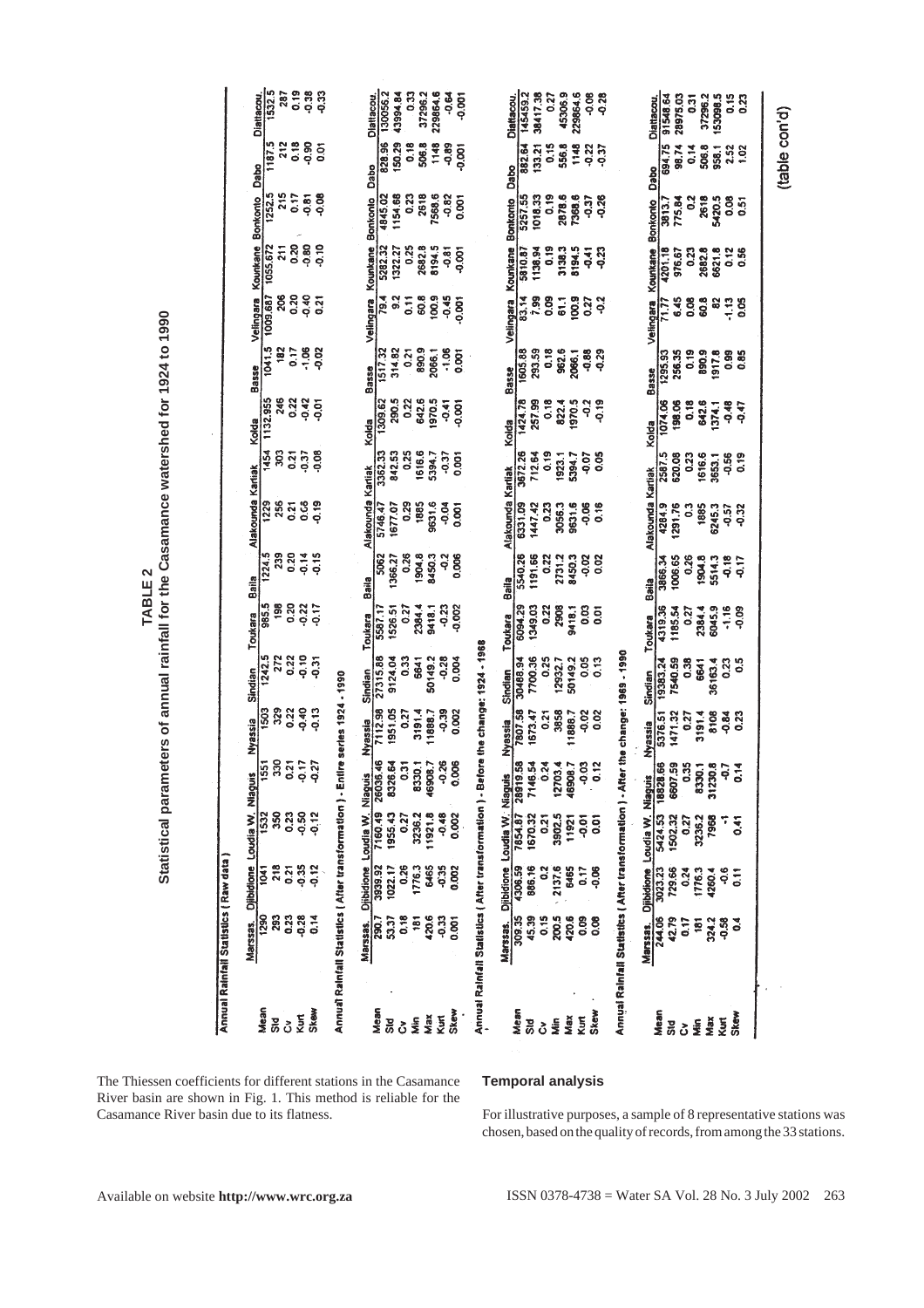|                                                                                                                                                                                                                                                                                                                                                          |                                       |                           | Tendouck<br>1490.5 | 327           | 0.22            | $-0.17$<br><b>95</b>     |                                          |           | Tendouck<br>  69460.25          | 24588.7       | 0.35           | 18447.2       | 130729.8              | $-0.32$             | 0.001        |                                            |                           | Tendouck           | 78456.44<br>20142.11  | 0.25          | 37558.4             | 130729.8          | -0.26                    | $\overline{0}31$ |                                                                                   |                           | Tendouck         | 46969.76<br>20128.61 | 0.42          | 18447.2                      | 86851.9 | $-0.81$      | 0.38          |                                                        |  |                                                                                                                                                                                                        |
|----------------------------------------------------------------------------------------------------------------------------------------------------------------------------------------------------------------------------------------------------------------------------------------------------------------------------------------------------------|---------------------------------------|---------------------------|--------------------|---------------|-----------------|--------------------------|------------------------------------------|-----------|---------------------------------|---------------|----------------|---------------|-----------------------|---------------------|--------------|--------------------------------------------|---------------------------|--------------------|-----------------------|---------------|---------------------|-------------------|--------------------------|------------------|-----------------------------------------------------------------------------------|---------------------------|------------------|----------------------|---------------|------------------------------|---------|--------------|---------------|--------------------------------------------------------|--|--------------------------------------------------------------------------------------------------------------------------------------------------------------------------------------------------------|
|                                                                                                                                                                                                                                                                                                                                                          |                                       |                           | 1358               | 316           | 0.23            | $-0.64$<br>ō             |                                          |           | 1476.13                         | 364.37        | 0.25           | 716.4         | 2286.4                | $-0.63$             | 0.002        |                                            |                           |                    | 297.83<br>1620.52     | 0.18          | 933.3               | 2286.4            | ဒု                       | $\overline{5}$   |                                                                                   |                           |                  | 1115.15<br>247.89    | 0.22          | 716.4                        | 1645.7  |              | 33<br>0.61    |                                                        |  |                                                                                                                                                                                                        |
|                                                                                                                                                                                                                                                                                                                                                          |                                       | Kabrousse Tanghory        | 1743               | $\frac{3}{8}$ | 0.22            | $-0.16$<br>0.59          |                                          |           | Kabrousse Tanghory<br>2.38      | 0.02          | $\overline{0}$ | 2.34          | 243                   |                     | 0.018        |                                            |                           | Kabrousse Tanghory | 2.38<br>$\frac{5}{9}$ | 0.05          | 2.35                | 2.43              | 4.96                     |                  |                                                                                   | Kabrousse Tanghory        | $\frac{1}{2.36}$ | $\overline{5}$       | 0.01          | 2.34                         | 2.38    | 0.99         | 0.16          |                                                        |  |                                                                                                                                                                                                        |
|                                                                                                                                                                                                                                                                                                                                                          |                                       | Yundum                    | 1260.5             | ន្ត           | 0.24            | 0.29<br>$-0.24$          |                                          |           | 17510.29<br>Yundum              | 6157.95       | 0.35           | 3996.9        | 32964.9               | $-0.36$             | -0.001       |                                            |                           | 19793.8<br>Yundum  | 5091.3                | 0.25          | 8287.4              | 32964.9           | Ъор<br>0.14              |                  |                                                                                   | Yundum                    | 11801.54         | 4785.16              | $\frac{4}{5}$ | 3996.9                       | 22694   | 0.13         | °°            |                                                        |  |                                                                                                                                                                                                        |
|                                                                                                                                                                                                                                                                                                                                                          |                                       |                           | 1217.448           | 267           | 0.22            | $-0.36$<br>0.16          |                                          |           | 197.05                          | 30.44         | 0.15           | 137.7         | 263                   | $-0.41$             | 0.002        |                                            |                           | 209.8              | 25.81                 | 0.12          | 146.1               | 263               | 0.07<br>$\frac{8}{9}$    |                  |                                                                                   |                           | 170.97           | 21.33                | 0.12          | 137.7                        | 203.9   | F            | ço.           |                                                        |  |                                                                                                                                                                                                        |
|                                                                                                                                                                                                                                                                                                                                                          |                                       |                           | 1557.94            | 383           | 0.25            | <b>So</b>                |                                          |           | Inhor<br>776.33                 | 171.11        | 0.22           | 347.7         | 1138                  | 59                  | <b>50.00</b> |                                            |                           | 841.46             | 153.45                | 0.18          | 517.4               | 1138              | $-0.16$<br>$-0.15$       |                  |                                                                                   |                           | 643.12           | 122.49               | 0.19          | 347.7                        | 857,1   | 0.25         | $-0.36$       |                                                        |  |                                                                                                                                                                                                        |
|                                                                                                                                                                                                                                                                                                                                                          |                                       | Dioutoulou Oussauye Inhor | 1315.015           | 305           | 0.23            | 0.10<br>0.27             |                                          |           | Dioutoulou Oussouye<br>16863.13 | 5311.52       | 0.31           | 5484.8        | 30167.9               | $-0.22$             | -0.009       |                                            | Diouloulou Oussouye Inhor | 18594.7            | 4971.06               | 0.26          | 5484.8              | 30167.9           | 0.54<br>0.25             |                  |                                                                                   | Diouloulou Oussouye Inhor | 13321.27         | 4162.14              | 0.31          | 5744.2                       | 20531.7 | -0.73        | 0.14          |                                                        |  |                                                                                                                                                                                                        |
|                                                                                                                                                                                                                                                                                                                                                          |                                       | Sedhiou                   | 1299.239           | ត្ត           | 0.23            | 0.16<br>0.47             |                                          | Sedhiou   | 182.57                          | 28.95         | 0.16           | 121.9         | 253.9                 | $-0.56$<br>$-0.001$ |              |                                            | Sedhiou                   | 193.63             | 24.89                 | 0.13          | 132.4               | 253.9             | $\frac{4}{5}$<br>$-0.14$ |                  |                                                                                   | Sedhiou                   | 159.89           | 23.13                | 0.14          | 121.9                        | 207.1   | <b>DO</b>    | 0.61          |                                                        |  |                                                                                                                                                                                                        |
|                                                                                                                                                                                                                                                                                                                                                          |                                       | Bignona                   | 1311.03            | ន្ត           | 0.24            | $-0.07$<br>$\frac{5}{2}$ |                                          | Bignona   | 915.2                           | 212.14        | 0.23           | 446.7         | 1485.8                | $-0.07$<br>0.001    |              |                                            | Bignona                   | 989.5              | 185.24                | 0.19          | 592.9               | 1485.8            | 0.08<br>$\overline{2}$   |                  |                                                                                   | Bignona                   | 763.21           | 183.05               | 0.23          | 446.7                        | 1040.2  | $-0.79$      | $\frac{1}{2}$ |                                                        |  |                                                                                                                                                                                                        |
| TABLE 2 (continued)                                                                                                                                                                                                                                                                                                                                      |                                       | Ziguinch                  | 1434.836           | 332           | 0.23            | õò                       |                                          | Ziguinch  | 1626.73                         | $\frac{3}{2}$ | 0.23           | 780.2         | 2493.8                | $-0.38$<br>-0.002   |              |                                            | Ziguinch.                 | 1772.4             | 338.66                | $\frac{9}{5}$ | 991.6               | 2493.8            | $-0.18$<br>-0.08         |                  |                                                                                   | <b>Ziguinch</b>           | 1328.78          | 290.96               | 0.21          | 780.2                        | 1913.3  | $-0.45$      | <b>80.06</b>  |                                                        |  |                                                                                                                                                                                                        |
|                                                                                                                                                                                                                                                                                                                                                          |                                       | Pirada                    | $\frac{1305}{200}$ | 241           | 0.18            | 0.02<br>0.91             | $0661 -$                                 | Pirada    | 769.98                          | 146.84        | 0.19           | 488.7         | 1108.7                | $-0.92$<br>0.001    |              | rmation ) - Before the change: 1924 - 1968 | Pirada                    | 822.19             | 133.14                | 0.16          | 520.7               | 1108.7            | $-0.25$<br>$-0.43$       |                  |                                                                                   | Pirada                    | 639.47           | 86.67                | 0.14          | 488.7                        | 845.1   | 0.72         | 0.51          |                                                        |  |                                                                                                                                                                                                        |
|                                                                                                                                                                                                                                                                                                                                                          |                                       | Gabou                     | 1521.5             | 274           | 0.18            | 0.89<br>$\frac{3}{2}$    | ormation ) - Entire series 1924          | Gabou     | 842.07                          | 156.25        | 0.19           | 538.9         | 1134.2                | $-0.88$<br>0.001    |              |                                            | Gabou                     | 901.8              | 133.1                 | $rac{4}{0}$   | 577.8               | $-0.55$<br>1134.2 | ္ဒိ                      |                  |                                                                                   | Gabou                     | 692.73           | 100.66               | 0.15          | 538.9                        | 327     | 0.36<br>0.56 |               |                                                        |  |                                                                                                                                                                                                        |
|                                                                                                                                                                                                                                                                                                                                                          |                                       | Bafata                    | 1633.5             | 289           | 0.18<br>0.76    | 0.02                     |                                          | Bafata    | 1110.82                         | 208.19        | $\frac{9}{2}$  | 695.8         | 572.4<br>$-0.75$      | 0.001               |              |                                            | <b>Bafata</b>             | 1180.82            | 186.19                | 0.15          | 1572.4<br>748.7     | 51                | $-0.18$                  |                  |                                                                                   | <b>Bafata</b>             | 935.84           | 151.56               | 0.16          | 695.8                        | 1220.4  | 0.66         | 0.29          |                                                        |  |                                                                                                                                                                                                        |
|                                                                                                                                                                                                                                                                                                                                                          |                                       | Tana                      | $\frac{225}{2}$    | 265           | 0.19<br>$-0.57$ | 5.0                      |                                          |           | $\frac{1}{9}$                   | 17.15         | 0.29           | 340.9         | 52.4<br>$\frac{5}{9}$ | š                   |              |                                            |                           | 1.75               | 8.46                  | 0.22          | <b>94.6</b><br>52.4 | 0.47              | $\frac{9}{9}$            |                  |                                                                                   |                           | $\overline{077}$ | 2.28                 | 0.26          | $rac{9}{4}$                  | 12.8    | 0.23         | ā             |                                                        |  |                                                                                                                                                                                                        |
|                                                                                                                                                                                                                                                                                                                                                          |                                       |                           |                    |               |                 |                          |                                          | Med Y F   |                                 |               |                |               |                       | 8<br>0              |              |                                            |                           |                    |                       |               |                     |                   |                          |                  |                                                                                   |                           |                  |                      |               |                              |         |              | ទី            |                                                        |  |                                                                                                                                                                                                        |
|                                                                                                                                                                                                                                                                                                                                                          | Annual Rainfall Statistics (Raw data) | Falakouro. Med Y.F        |                    |               |                 |                          | Annual Rainfall Statistics (Alter transf | Falakouro |                                 |               |                |               |                       | ġ                   |              | Annual Rainfall Statistics (After transf   | Fafakouro                 | 849.08             |                       |               |                     |                   |                          |                  | Annual Rainfall Statistics (After transformation) - After the change: 1969 - 1990 | Fafakouro                 |                  |                      |               |                              |         |              |               |                                                        |  |                                                                                                                                                                                                        |
|                                                                                                                                                                                                                                                                                                                                                          |                                       |                           | Mean<br>Std        |               | Kurt            | Skew                     |                                          |           | Nean<br>Sid<br>C>               |               |                | $\frac{1}{2}$ | Max                   | <b>Skev</b>         |              |                                            |                           |                    | ទី<br>កំពូន<br>ដូ     | $\frac{1}{2}$ | Max                 |                   | Kun<br>Skew              |                  |                                                                                   |                           |                  |                      |               | គ្គ<br>ក្នុង ១ ភូមិ<br>ក្នុង |         | Kurt         |               |                                                        |  |                                                                                                                                                                                                        |
| The chosen stations have good quality records. Figure 2 shows a<br>plot of annual rainfall time series with a 5-year moving average for<br>a sample station. Based on the graphs, the suspected change in<br>rainfall trend is around 1960 to 1970. Based on the annual rainfall<br>time series of different stations, the year 1968 was found to be the |                                       |                           |                    |               |                 |                          |                                          |           |                                 |               |                |               |                       |                     |              |                                            | <b>Spatial analysis</b>   |                    |                       |               |                     |                   |                          |                  |                                                                                   |                           |                  |                      |               |                              |         |              |               | level because the variance ratios were less than 1.04. |  | homogeneity test showed that the pre-change and post-change<br>annual rainfall series were all homogeneous at the 5% significance                                                                      |
| breakdown year. The inter-annual mean rainfall coefficient of<br>variation and standard deviation, for 1924 to 1990, throughout the<br>basin ranged from 137 mm to 338 mm and 0.16 to 0.23, respectively;<br>and the annual mean rainfall over the basin was 548 mm. A                                                                                   |                                       |                           |                    |               |                 |                          |                                          |           |                                 |               |                |               |                       |                     |              |                                            |                           |                    |                       |               |                     |                   |                          |                  |                                                                                   |                           |                  |                      |               |                              |         |              |               |                                                        |  | The annual rainfall decreased from the coast to the interior a<br>shown in Fig. 3. The decrease is also shown by the standard<br>deviation and the coefficient of variation as shown in Fig. 4. Effect |
| 264 ISSN 0378-4738 = Water SA Vol. 28 No. 3 July 2002                                                                                                                                                                                                                                                                                                    |                                       |                           |                    |               |                 |                          |                                          |           |                                 |               |                |               |                       |                     |              |                                            |                           |                    |                       |               |                     |                   |                          |                  |                                                                                   |                           |                  |                      |               |                              |         |              |               |                                                        |  | Available on website http://www.wrc.org.za                                                                                                                                                             |

# **Spatial analysis**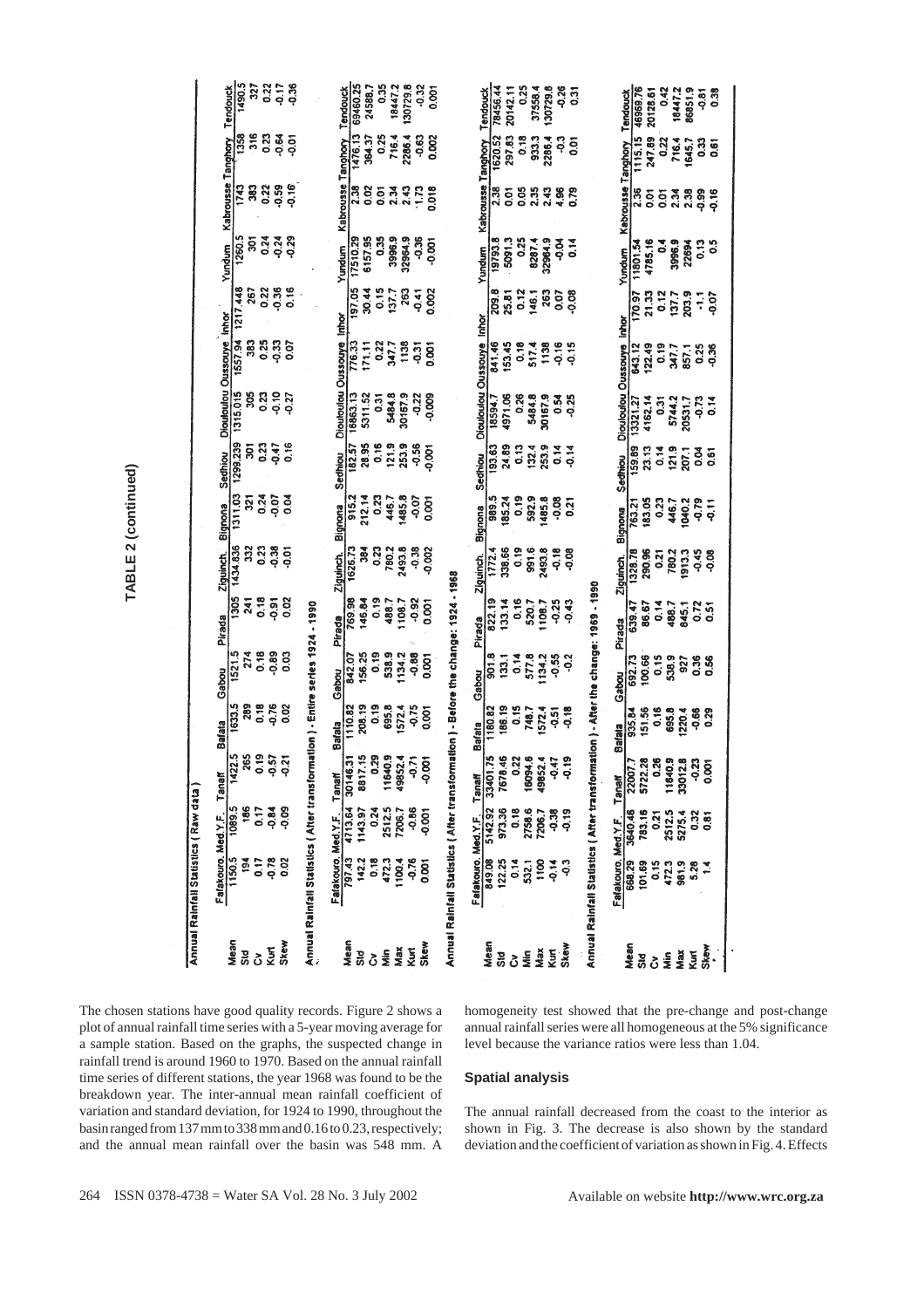1801.0

456.

 $\ddot{a}$  $1481$ 

1593.4

1279.0

1385

 $\overline{2}$ 

3994.8

50 29

**154** 

 $0.95$ 

30056 diattac

828.96

845.07

|c

dabo

bonkonto

1249.1<br>1905.3

 $'457.5$ <br>1544.9

1525.1

diatlac

dabo

bonkanto

145459.2 38417.38

382.64

5257.  $\frac{8}{5}$ 

 $33.2$ 

1656.5 1834.3<br>1875.8<br>1924.9

0.951<br>1136.4<br>11442.7<br>11530.4<br>11572.4

425.

325 475 1510.0 1548.3 ŧŦ

é 594.75

diattac

dabo

bankanta 3813.7

91548.64

28975.03

98.74

56<br>0.95  $\frac{3}{10}$ 

1286.0

029.<br>D g

1391.1

1445.2

 $\frac{1}{48}$ 1032.

 $\frac{3}{2}$ 

1482.2<br>1525.4

1174.6<br>1205.3

**I178.1**<br>1209.1

diattac

dabo

bonkonto

 $\overline{96}$ 

|                                                                                                                                                                                                                                                                                     | Estimation of                                                                                | quantiles from 1924-1990 period |                         |                    |                     |                    |                         |                    |                |                    |                      |                   |                   |                          |
|-------------------------------------------------------------------------------------------------------------------------------------------------------------------------------------------------------------------------------------------------------------------------------------|----------------------------------------------------------------------------------------------|---------------------------------|-------------------------|--------------------|---------------------|--------------------|-------------------------|--------------------|----------------|--------------------|----------------------|-------------------|-------------------|--------------------------|
| of continentality and orientation of topography among other factors<br>discussed by Singh (1992) explain the decreasing trend of these<br>curves expressing the mean, standard deviation, and coefficient of<br>variation with respect to distance from the coast. The maritime air |                                                                                              | marss                           | 흙                       | loudia             | niaguis             | nyassia            | sindia                  | toukara            | baile          | alacoun            | kartiak              | kolda             | basse             | kounk<br>veling          |
|                                                                                                                                                                                                                                                                                     |                                                                                              |                                 |                         |                    |                     |                    |                         |                    |                |                    | ₽                    | ።                 | ₽                 | B                        |
|                                                                                                                                                                                                                                                                                     | Mean<br>Std<br>Lamda<br>4years                                                               | 290.7<br>53.37                  | 3939.92<br>1022.17      | 7160.49<br>1955.43 | 26036.46<br>8326.64 | 7112.98<br>1951.05 | 27315.88<br>9124.04     | 5587.17<br>1526.51 | 5062<br>366.27 | 5746.47<br>1677.07 | 3362.33<br>842.53    | 290.5<br>1309.62  | 1517.32<br>314.82 | 79.4<br>$\overline{9.2}$ |
|                                                                                                                                                                                                                                                                                     |                                                                                              | 0.76                            | 1.224                   | 1.235              | 1.446               | 1.235              | $\frac{5}{10}$          |                    | 1,25           | 127                | 1.142                | 1.024             | 1.081             | 0.551                    |
|                                                                                                                                                                                                                                                                                     |                                                                                              | 1441.1                          | 1177.1                  | 1818.0             | 1691.3              | 1806.0             | 1374.6                  | 1071.9             | 1264.6         | 1277.4             | 1582.5               | 1312.4            | 1086.2            |                          |
|                                                                                                                                                                                                                                                                                     | <b>10years</b>                                                                               | 1617.9                          | 1295.3                  | 2006.8             | 1860.0              | 19979              | 1513.9                  | 1179.4             | 1398.0         | 1416.4             | 1755.9               | 1454.1            | 1184.2            | 1273.6<br>1146.7         |
|                                                                                                                                                                                                                                                                                     | 20years                                                                                      | 1690.6                          | 1362.7                  | 2114.2             | 1949.0              | 2105.1             | 1588.0                  | 1239.3             | 1471.3         | 149 <sub>b.2</sub> | 1860.4               | 1532.1            | 1228.5            |                          |
|                                                                                                                                                                                                                                                                                     | <b>4Dyears</b>                                                                               |                                 | 1411.2                  | 2191.5             | 2013.8              | 2185.5             | 1640.3                  | 1284.1             | 1526.2         | 1556.5             | 1938.3               | 1588.1            | 1260.3            | 1347.5<br>1399.4         |
|                                                                                                                                                                                                                                                                                     | 100years                                                                                     | 1799.4                          | 1469.3                  | 2284.0             | 2088.7              | 2281.1             | 1705.0                  | 1337.3             | 1593.6         | 1627.5             | 2035.7               | 1656.2            | 1293.8            | 1466.7                   |
| carrying moisture over land penetrates the basin from west to east.                                                                                                                                                                                                                 | Estimation of                                                                                | quantiles from 1924-1968 period |                         |                    |                     |                    |                         |                    |                |                    |                      |                   |                   |                          |
|                                                                                                                                                                                                                                                                                     |                                                                                              | marss                           | 릙                       | loudia             | <b>cingein</b>      | nyassia            | sindia                  | toukara            | baila          | alacoun            | kartiak              | kolda             | basse             | veling                   |
|                                                                                                                                                                                                                                                                                     |                                                                                              |                                 |                         |                    |                     |                    |                         |                    |                |                    |                      |                   |                   |                          |
|                                                                                                                                                                                                                                                                                     |                                                                                              | 309.35                          | 1306.59                 | 7854.87            | 28919.58            | 7807.58            | 30488.94                | 6094.29            | 5540.26        | 6331.09            | 3672.26              | 1424.78           | 1605.88           | 83.14                    |
|                                                                                                                                                                                                                                                                                     |                                                                                              | 45.39                           | 886.16                  | 1670.32            | 7146.54             | 1673.47            | 7700.36                 | 1349.03            | 1191.66        | 1447.42            | 712.64               | 257.99            | 293.59            | 7.99                     |
|                                                                                                                                                                                                                                                                                     |                                                                                              | 0.76                            | 1.224                   | 1.235              | 1,446               | 1.235              |                         |                    | 1.25           | 1.27               | 1.142                | 1.024             | 1.081             | 0.551                    |
|                                                                                                                                                                                                                                                                                     |                                                                                              | 1515.0                          | 1231.7                  | 1900.9             | 1763.6              | 1890.4             | 1431.6                  | 1118.3             | 1323.6         | 1338.1             | 1659.7               | 1389.3            | 1126.8            | 1214.8                   |
|                                                                                                                                                                                                                                                                                     |                                                                                              | 1666.8                          | 333.3                   | 2060.8             | 1906.3              | 2053.6             | 1547.3                  | 1212.4             | 1439.0         | 1456.9             | 1805.5               | 1515.0            | 1217.9            | 1327.5                   |
|                                                                                                                                                                                                                                                                                     |                                                                                              | 1729.0                          | 1391.4                  | 2152.1             | 1982.0              | 2145.1             | 1609.3                  | 1265.0             | 1502.5         | 1525.4             | 1893.7               | 1584.2            | 1259.1            | 1392.8                   |
|                                                                                                                                                                                                                                                                                     | Mean<br>Sid<br>Samda<br>Lamda<br>Shears<br>Shears<br>2009-19<br>Spears<br>Copears<br>Copears | 1822.0                          | 1433.3                  | 2217.9             | 2037.2              | 2213.9             | 1653.2                  | 1304.4             | 1550.1         | 1577.1             | 1959.4               | 1633.9            | 1288.7            | 1438.5<br>1497.6         |
|                                                                                                                                                                                                                                                                                     |                                                                                              | 1902.2                          | 1483.6                  | 2296.8             | 2101.3              | 2295.7             | 1707.7                  | 1351.2             | 1608.7         | 1638.3             | 2041.7               | 1694.3            | 1319.9            |                          |
| River basin.                                                                                                                                                                                                                                                                        |                                                                                              |                                 |                         |                    |                     |                    |                         |                    |                |                    |                      |                   |                   |                          |
| The moisture-carrying capacity is affected by the topography<br>which slopes gently upward toward the east. As a result, rainfall<br>decreases gradually from the coast to the interior. Therefore, the<br>higher the altitude, the less the precipitation in the Casamance         | Eatlmation of                                                                                | quantiles from 1969-1990 perfod |                         |                    |                     |                    |                         |                    |                |                    |                      |                   |                   |                          |
|                                                                                                                                                                                                                                                                                     |                                                                                              |                                 |                         |                    |                     |                    |                         |                    |                |                    |                      |                   |                   |                          |
|                                                                                                                                                                                                                                                                                     |                                                                                              | <b>MAGE</b>                     | €                       | loudia             | <b>Cindenu</b>      | nyassia            | G<br>sindia             | loukara            | baila          | alacoun            | kartiak              | koida             | basse             | kounk<br>veling          |
|                                                                                                                                                                                                                                                                                     |                                                                                              | 244.06                          | 3023.23                 | 5424.53            | 18828.66            | 5376.51            | 19383.24                | 1319.36            | œ<br>3866.34   | စ<br>4284.9        | $\tilde{\mathbf{a}}$ |                   |                   |                          |
|                                                                                                                                                                                                                                                                                     | Mean<br>Std<br>Camda<br>Lyears<br>Cyears<br>20years<br>40years                               | 42.79                           | 729.66                  | 1502.32            | 6607.59             | 1471.32            | 7540.59                 | 1185.54            | 1006.65        | 1291.76            | 2587.5<br>620.08     | 1074.06<br>198.06 | 1295.93<br>256.35 | 6.45<br>71.77            |
|                                                                                                                                                                                                                                                                                     |                                                                                              | 0.76                            | 1.224                   | 1,235              | 1.446               | 1.235              | ္                       |                    | 1.25           | 1.27               | 1.142                | 1.024             | 1.081             | 0.551                    |
|                                                                                                                                                                                                                                                                                     |                                                                                              | 1138.1                          | 939.5                   | 1454.8             | 1369.1              | 1439.3             | 1117.0                  | 879.9              | 1014.8         | 1018.4             | 1251.2               | 1056.7            | 933.1             | 928.4                    |
|                                                                                                                                                                                                                                                                                     |                                                                                              | 1271.9                          | 1028.3                  | 1607.6             | 1515.9              | 1592.0             | 1244.3                  | 968.5              | 1118.7         | 1132.2             | 1383.1               | 1153.8            | 1013.8            | 1009.0                   |
|                                                                                                                                                                                                                                                                                     |                                                                                              | 1326.9                          | 1079.0                  | 1694.5             | 1593.2              | 1677.3             | 1311.8                  | 1017.9             | 1175.8         | 1197.5             | 1462.7               | 1207.3            | 1050.4            | 1055.6                   |
|                                                                                                                                                                                                                                                                                     |                                                                                              | 1409.2                          | 1115.5                  | 1757.1             | 1649.5              | 1741.3             | 1359.3                  | 1054.8             | 1218.6         | 1246.7             | 1522.0               | 1245.7            | 1076.6            | 1088.1                   |
|                                                                                                                                                                                                                                                                                     | <b>100years</b>                                                                              | 1480.3                          | 1159.2                  | 1832.0             | 1714.4              | 1817.3             | 1418.0                  | 1098.6             | 1271.1         | 1304.8             | 1596.2               | 1292.4            | 1104.2            | 1130.2                   |
|                                                                                                                                                                                                                                                                                     | Annual rainfall                                                                              | deficit                         |                         |                    |                     |                    |                         |                    |                |                    |                      |                   |                   |                          |
|                                                                                                                                                                                                                                                                                     |                                                                                              | marss                           | ŝ                       | loudia             | niaguis             | <b>nyassia</b>     | sindia                  | toukara            | baila          | alacoun            | kartiak              | koida             | basse             | kounk<br>veling          |
|                                                                                                                                                                                                                                                                                     |                                                                                              |                                 |                         |                    |                     |                    | w                       |                    | စာ             | ø                  | ă                    | Ξ                 | ä                 | $\mathbf{r}$             |
|                                                                                                                                                                                                                                                                                     | Ayears                                                                                       | 377.0                           | 292.2                   | 446.1              | 394.6               | 451.1              | 314.6                   | 238.5              | 308.9          | 319.8              | 408.5                | 332.6             | 193.7             | 286.3                    |
|                                                                                                                                                                                                                                                                                     |                                                                                              | 394.9                           | 305.0                   | 453.2              | 390.4               | 461.6              | 303.0                   | 243.9              | 320.3          | 324.8              | 422.4                | 361.2             | 204.1             | 318.5                    |
|                                                                                                                                                                                                                                                                                     | 10years<br>20years<br>40years                                                                | 402.1                           | 312.4<br>317.8<br>324.3 | 457.6              | 388.8               | 467.8              | 297.5<br>293.9<br>289.7 | 247.1              | 326.7          | 327.9              | 431.0                | 376.9             | 208.8             | 337,2                    |
|                                                                                                                                                                                                                                                                                     |                                                                                              | 412.7                           |                         | 460.8              | 387.8               | 472.6              |                         | 249.6<br>252.6     | 337.7          | 333.5              | 437.4                | 388.2<br>401.9    | 212.1             | 350.4                    |
|                                                                                                                                                                                                                                                                                     | <b>100years</b>                                                                              | 421.8                           |                         | 464.8              | 386.9               | 478.3              |                         |                    |                |                    | 445.5                |                   | 215.7             |                          |

(table con'd)

52616<br>5262583<br>526358

883<br>8855<br>88888

313.9<br>335.93<br>535.93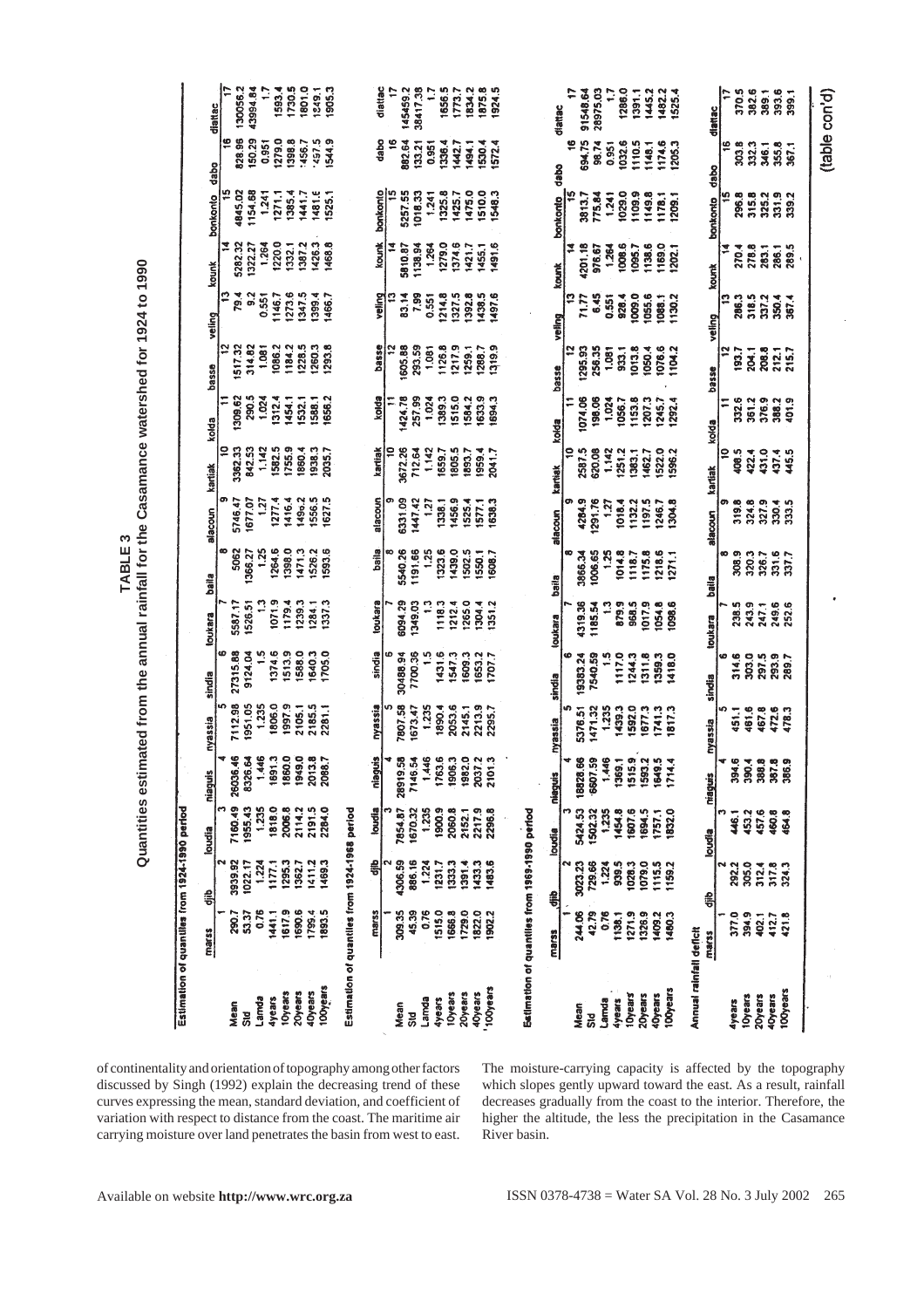| 1117.5<br>1495.2<br>1717.5<br>1775.8<br>1847.5<br>0.694<br>1225.0<br>1285.5<br>1329.6<br>1383.9<br>463.6<br>1408.3<br>1666.9<br>1819.2<br>170.97<br>412.4<br>ုဒ္မ<br>25.81<br>0.694<br>1637.4<br>1735.1<br>446.1<br><b>#REF!</b><br><b>Inhor</b><br>inhor<br>oussouye inhor<br>122.49<br>0.89<br>1452.0<br>499.9<br>0.89<br>2060.0<br>oussouye<br>841.46<br>153.45<br>0.89<br>1951.9<br>2157.9<br>2470.9<br>oussouye<br>1702.6<br>1769.3<br>1853.2<br>$\mathbf{a}$<br>573.5<br>776.33<br>171,11<br>1831.7<br>2191.2<br>2287.1<br>2407.7<br>2276.1<br>2362.4<br>643.12<br>1611.2<br>546.7<br>593.1<br>617.7<br>oussouye<br><b>#REF1</b><br>dioulou<br>16863.13<br>1936.2<br>1613.9<br>1983.5<br>5311.52<br>$\ddot{ }$<br>1535.5<br>1698.6<br>1787.2<br>1853.1<br>4971.06<br>1763.9<br>1845.7<br>1906.6<br>4162.14<br>1296.1<br>1433.0<br>1507.3<br>1562.6<br>1632.2<br>331.0<br>338.4<br><b>344.1</b><br>351.3<br>18594.7<br>27<br>317.7<br>13321.27<br><u>is</u><br>$\tilde{\phantom{a}}$<br>#REF1<br>dioutou<br>dioutou<br>dioutou<br>26<br>1608.9<br>1770.0<br>1856.9<br>1998.6<br>0.673<br>1232.9<br>1500.0<br>$\frac{8}{2}$<br>421.4<br>432.4<br>1879.0<br>26<br>24.89<br>0.673<br>1921.4<br>1370.4<br>1566.2<br>1444.7 | 417.9<br>432.9<br>1633.0<br>1673.6<br>1224.0<br>352.6<br>396.6<br>449.5<br>769.98<br>1582.4<br>pirada<br>822.19<br>133.14<br>1405.8<br>1527.3<br>1586.1<br>1627.6<br>86.67<br>0.933<br>1053.2<br>1130.8<br>1168.3<br>1194.7<br> ನ<br> ္လ<br>146.84<br>0.933<br>1338.4<br>1472.1<br>1536.8<br>0.933<br>639.47<br><b>#REF!</b><br>pirada<br>pirada<br>pirada<br>692.73<br>100.66<br>490.5<br>156.25<br>1812.0<br>1927.3<br>pabou<br>901.8<br>1654.6<br>1897.9<br>1950.7<br>0.922<br>1241.2<br>1387.5<br>1421.2<br>1460.2<br>413.4<br>464.9<br>476.8<br>$\boldsymbol{z}$<br>842.07<br>0.922<br>1580.4<br>1736.4<br>1865.4<br>133.1<br>0.922<br>1787.9<br>1852.4<br>1339.8<br>$\overline{2}$<br>448.1<br>#REF!<br>gabou<br>gabou<br>gabou | <b>#REFI</b><br>bafata<br>bafala<br>bafata<br>period<br>beher<br>period<br>$\frac{9}{4}$<br>8<br>0 5 6 9<br><b>Tier</b><br> ္ဂ<br>$\tilde{\mathcal{R}}$<br>9<br>ସ୍<br>32.2<br>38.6<br>56.3<br>95.6<br>ą<br>11.4<br>10.0<br>58.9<br><b>92.0</b><br> ႙<br>370.8<br>388.5<br>397.4<br>403.5<br> ន<br>15<br>$\frac{8}{6}$<br>52.7<br>$\overline{2.1}$<br>57 <sub>0</sub><br>2.28<br>$\frac{3}{2}$<br><b>10.8</b><br>$\overline{5}$<br>lΞ<br>₫<br>#RE<br>tanaf<br>lanaf<br>lanaf<br>280.5<br>284.6<br>263.3<br>274.9<br>5142.92<br>973.36<br>152.9 | mylout<br>fafac<br>₽<br>269.5<br>286.3<br>284.9<br>307.9<br>101.69<br>1151.2<br>849.08<br>122.25<br>1242.6<br>1459.1<br>0.95<br>0.95<br>1444.<br>$\frac{95}{20}$<br>$\frac{9}{10}$<br>142.<br>398.<br>1420.<br>ក្ក<br>នី<br>337.<br>384<br>88<br>192.<br>302.<br>357<br>fatac<br>beje) | TABLE 3 (continued) | Estimation of quantiles from 1924-1990 p | yudum<br>sedhiou<br>bignona<br>ziguinch<br>mytou | န္က<br>నే<br>죠 | 17510.29<br>197.05<br>182.57<br>915.2<br>1626.73<br>1110.82<br>Mean | 6157.95<br>30.44<br>28.95<br>212.14<br>ន្លី<br>208.19<br>Sid | 1.43<br>0.694<br>0.673<br>0.942<br>102<br>Lamda | 1397.6<br>1520.1<br>1535.0<br>1677.6<br><b>Ayears</b> | 1552.6<br>1573.4<br>1704.7<br>1727.2<br>1869.4<br>10years | 1635.3<br>1804.6<br>1841.8<br>1975.0<br>20years | 1696.1<br>1927.2<br>2050.9<br>40years | 1766.0<br>1968.3<br>2039.2<br>2146.4<br>100years | Estimation of quantiles from 1924-1968 | kabrouss<br>yudum<br>inhor<br>sedhiou<br>bignona<br>ziquinch<br>bafata<br>myloul | ន | 9793.8<br>209.8<br>193.63<br>989.5<br>1772.4<br>Mean<br>Std | 5091.3<br>185.24<br>338.66 | -0.3985<br>1.43<br>0.942<br>1.02<br>Lamda | 1620.0 | 1463.7<br>1774.6<br><i><b>4years</b></i> | 2376.4<br>1590.0<br>1788.2<br>1943.6<br><b>I</b> Oyears | 1657.8<br>1888.5<br>2036.7<br>20years | 2736.8<br>3267.1<br>1707.9<br>1963.2<br>2103.5<br><b>iOyears</b> | 1765.6<br>2061.1<br>2187.8<br><b>IOOyears</b> | Estimation of quantiles from 1969-1990 | kabrouss<br>yudum<br>sedhiou<br><b>Binoutiq</b><br>ziguinch | <b>#REFI</b><br><b>#REF1</b><br><b>#REF!</b><br>#REF!<br><b>#REF!</b><br>#REF | 11801.54<br>159.89<br>763.21<br>1328.78<br>Mean | 4785.16<br>21.33<br>23.13<br>183.05<br>290.96<br>783.16<br><u>ក្នុ</u> | 0.3985<br>1277.4<br>1.43<br>0.942<br>1.02<br>Larnda | 1083.7<br>1272.6<br>1361.6<br><b>dyears</b> | 1217.7<br>1436.7<br>1507.5<br><b>IOyears</b> | 1288.9<br>1534.5<br>1587.9<br>20year | 1341.3<br>1607.5<br>1645.6<br><b>IOyears</b> | 1401.3<br>1703.1<br>1718.4<br>g<br>8<br>100years | Annual rainfall deficit | kabrouss<br>yudurn<br>sedhiou<br><b>Bignona</b><br>ziquinch<br>mytout | ႙<br>$\frac{1}{2}$<br>$\frac{25}{25}$<br>$\overline{24}$<br>N | 380.1<br>377.7<br>376.0<br>347.4<br>413.0<br>4years | 372.3<br>399.6<br>351.6<br>436.0<br>10year: | 368.9<br>431.9<br>412.2<br>354.0<br>448.7<br>20years | 366.6<br>355.7<br>457.9<br>4Dyears | 364.3<br>358.0<br>169.4<br>288<br>100years |
|-----------------------------------------------------------------------------------------------------------------------------------------------------------------------------------------------------------------------------------------------------------------------------------------------------------------------------------------------------------------------------------------------------------------------------------------------------------------------------------------------------------------------------------------------------------------------------------------------------------------------------------------------------------------------------------------------------------------------------------------------------------------------------------------------------------------------------------------------------------------------------------------------------------------------------------------------------------------------------------------------------------------------------------------------------------------------------------------------------------------------------------------------------------------------------------------------------------------------------|---------------------------------------------------------------------------------------------------------------------------------------------------------------------------------------------------------------------------------------------------------------------------------------------------------------------------------------------------------------------------------------------------------------------------------------------------------------------------------------------------------------------------------------------------------------------------------------------------------------------------------------------------------------------------------------------------------------------------------------|-----------------------------------------------------------------------------------------------------------------------------------------------------------------------------------------------------------------------------------------------------------------------------------------------------------------------------------------------------------------------------------------------------------------------------------------------------------------------------------------------------------------------------------------------|----------------------------------------------------------------------------------------------------------------------------------------------------------------------------------------------------------------------------------------------------------------------------------------|---------------------|------------------------------------------|--------------------------------------------------|----------------|---------------------------------------------------------------------|--------------------------------------------------------------|-------------------------------------------------|-------------------------------------------------------|-----------------------------------------------------------|-------------------------------------------------|---------------------------------------|--------------------------------------------------|----------------------------------------|----------------------------------------------------------------------------------|---|-------------------------------------------------------------|----------------------------|-------------------------------------------|--------|------------------------------------------|---------------------------------------------------------|---------------------------------------|------------------------------------------------------------------|-----------------------------------------------|----------------------------------------|-------------------------------------------------------------|-------------------------------------------------------------------------------|-------------------------------------------------|------------------------------------------------------------------------|-----------------------------------------------------|---------------------------------------------|----------------------------------------------|--------------------------------------|----------------------------------------------|--------------------------------------------------|-------------------------|-----------------------------------------------------------------------|---------------------------------------------------------------|-----------------------------------------------------|---------------------------------------------|------------------------------------------------------|------------------------------------|--------------------------------------------|
|                                                                                                                                                                                                                                                                                                                                                                                                                                                                                                                                                                                                                                                                                                                                                                                                                                                                                                                                                                                                                                                                                                                                                                                                                             |                                                                                                                                                                                                                                                                                                                                                                                                                                                                                                                                                                                                                                                                                                                                       |                                                                                                                                                                                                                                                                                                                                                                                                                                                                                                                                               | 1943.0<br>2004.5<br>2072.0<br>186.19<br>151.56<br>0.955<br>1393.7<br>1511.5<br>1570.5<br>1614.8<br>1663.5<br>378.4<br>406.9<br>431.8<br>443.6<br>0.955<br>1697.8<br>0.955<br>1918.3<br>1991.6<br>2046.7<br>935.84<br>1180.82<br>1772.1<br>2107.1<br>421.1<br>1861.1                    |                     |                                          |                                                  |                |                                                                     |                                                              |                                                 |                                                       |                                                           |                                                 |                                       |                                                  |                                        |                                                                                  |   |                                                             |                            |                                           |        |                                          |                                                         |                                       |                                                                  |                                               |                                        |                                                             |                                                                               |                                                 |                                                                        |                                                     |                                             |                                              |                                      |                                              |                                                  |                         |                                                                       |                                                               |                                                     |                                             |                                                      |                                    |                                            |

### **Frequency analysis**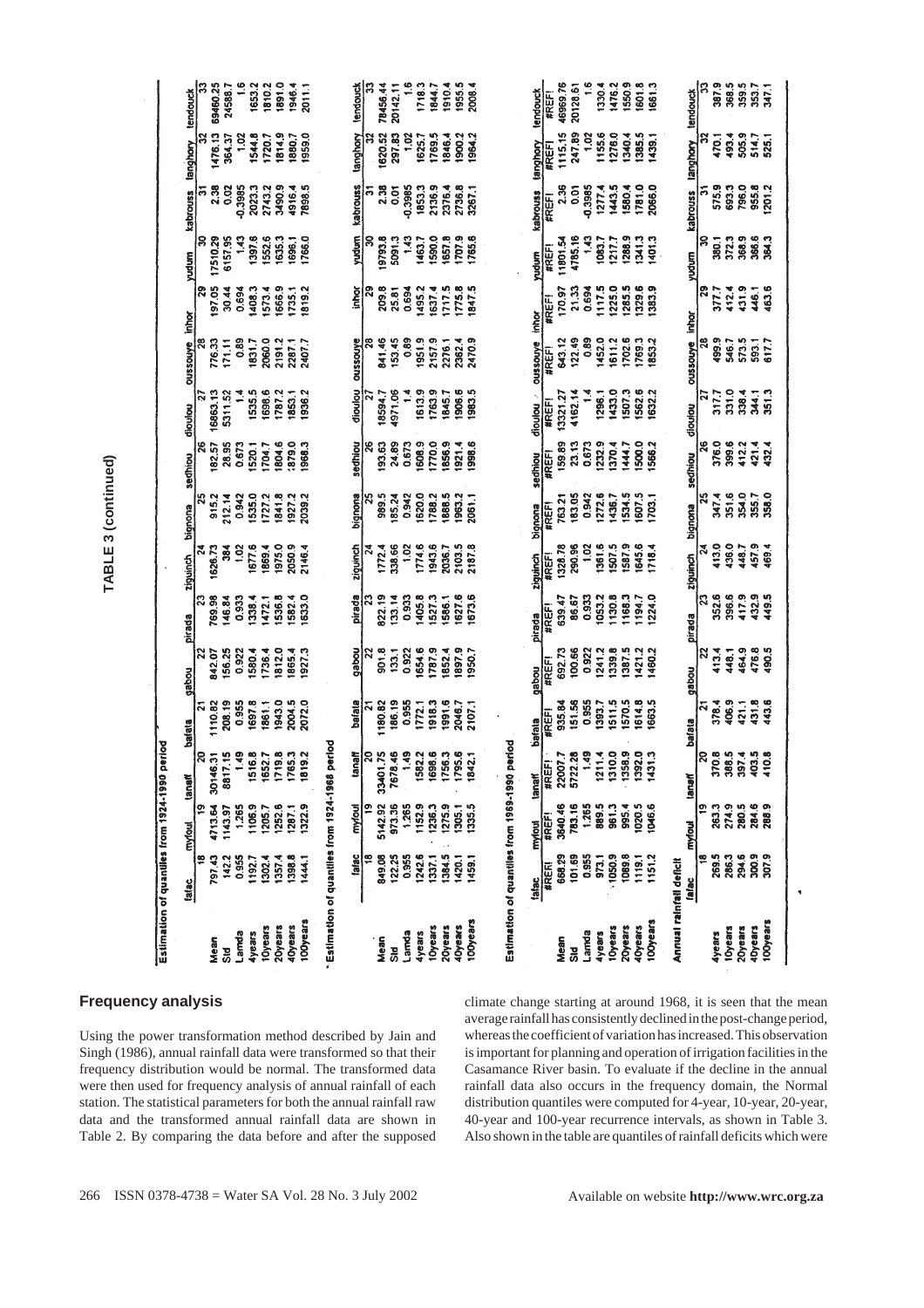|                        | Statistical parameters on annual temperature | <b>TABLE 4</b> |           | <b>Statisti</b>    |
|------------------------|----------------------------------------------|----------------|-----------|--------------------|
|                        | Period 1951 to 1990                          |                |           | <b>Statistical</b> |
|                        |                                              | <b>Station</b> |           |                    |
|                        | Ziguinchor                                   | Kolda          | Velingara | Mean               |
| Mean                   | 26.9                                         | 27.6           | 28.6      | Std                |
| Mini                   | 26.1                                         | 26.7           | 27.2      | Cv                 |
| Max                    | 27.8                                         | 28.4           | 30        | Mini               |
| Std                    | 0.4                                          | 0.3            | 0.7       | Max                |
| $\mathrm{C}\mathrm{v}$ | 0.017                                        | 0.014          | 0.025     | <b>Skewness</b>    |
|                        | Period 1951 to 1968                          |                |           | <b>Statistical</b> |
|                        |                                              | <b>Station</b> |           |                    |
|                        | Ziguinchor                                   | Kolda          | Velingara | Mean               |
| Mean                   | 26.5                                         | 27.6           | 28        | Std                |
| Mini                   | 26.1                                         | 26.8           | 27.2      | Cv                 |
| Max                    | 27                                           | 28.3           | 28.6      | Mini               |
| Std                    | 0.2                                          | 0.3            | 0.3       | Max                |
| Cv                     | 0.009                                        | 0.014          | 0.013     | <b>Statistical</b> |
|                        | <b>Period 1969 to 1990</b>                   |                |           |                    |
|                        |                                              | <b>Station</b> |           | Mean               |
|                        | Ziguinchor                                   | Kolda          | Velingara | Std<br>Cv          |
| Mean                   | 27.2                                         | 27.6           | 29        | Mini               |
| Mini                   | 26.5                                         | 26.7           | 27.8      | Max                |
| Max                    | 27.8                                         | 28.4           | 30        |                    |
| Std                    | 0.3                                          | 0.4            | 0.6       |                    |
| Cv                     | 0.014                                        | 0.015          | 0.021     |                    |
|                        |                                              |                |           |                    |

|                 |       | Statistical parameters for 1935 to 1986 |               |                   |                |
|-----------------|-------|-----------------------------------------|---------------|-------------------|----------------|
|                 | Kolda | Sare Sara                               | <b>Madina</b> | Sare Keita        | Toukara        |
| Mean            | 4.059 | 1.188                                   | 0.598         | 0.163             | 0.038          |
| Std             | 2.427 | 0.579                                   | 0.315         | 0.089             | 0.021          |
| Cv              | 0.60  | 0.49                                    | 0.53          | 0.55              | 0.55           |
| Mini            | 0.22  | 0.108                                   | 0.09          | 0.004             | 0.001          |
| Max             | 8.9   | 2.42                                    | 1.26          | 0.342             | 0.093          |
| <b>Skewness</b> | 0.009 | $-0.04$                                 | $-0.06$       | $-0.01$           | 0.03           |
|                 |       | Statistical parameters for 1935 to 1968 |               |                   |                |
|                 | Kolda | Sare Sara                               | <b>Madina</b> | <b>Sare Keita</b> | <b>Toukara</b> |
| Mean            | 5.222 | 1.475                                   | 0.761         | 0.203             | 0.047          |
| Std             | 1.837 | 0.44                                    | 0.23          | 0.072             | 0.018          |
| Cv              | 0.35  | 0.30                                    | 0.30          | 0.35              | 0.38           |
| Mini            | 0.761 | 0.516                                   | 0.184         | 0.009             | 0.001          |
| Max             | 8.9   | 2.42                                    | 1.26          | 0.342             | 0.093          |
|                 |       | Statistical parameters for 1969 to 1986 |               |                   |                |
|                 | Kolda | Sare Sara                               | <b>Madina</b> | <b>Sare Keita</b> | <b>Toukara</b> |
| Mean            | 1.863 | 0.648                                   | 0.289         | 0.088             | 0.022          |
| Std             | 1.821 | 0.394                                   | 0.199         | 0.067             | 0.015          |
| Cv              | 0.98  | 0.61                                    | 0.69          | 0.76              | 0.68           |
| Mini            | 0.22  | 0.108                                   | 0.09          | 0.004             | 0.001          |
| Max             | 7.07  | 1.25                                    | 0.762         | 0.253             | 0.048          |
|                 |       |                                         |               |                   |                |

defined as the difference between the amount of rainfall before 1968 and that after 1968 for the same annual probability of occurrence or recurrence interval. It is found that the values of the quantiles have decreased in the post-change period, reinforcing the conclusion reached based on the mean values. Indeed the change is quite perceptible and has an important bearing on the structures built for irrigation and salinity management in the Casamance River basin. If the change exhibited by decreasing rainfall persisted, many of the structures would be found to have been over-designed.

### **Analysis of temperature**

Temperature was used as a fundamental climate indicator and temperature change as an indicator of climate change. The temperature data were analysed for three stations: Ziguinchor, Kolda, and Velingara. These stations by their position represent three different areas of the Casamance River basin: the lower, medium and high elevation Casamance. These areas can be characterised by a longitudinal transect almost joining the coast (Ziguinchor) to the upstream limit of the basin (Velingara). The mean annual temperatures, for 1951 to 1990, at Ziguinchor, Kolda, and Velingara are 26.9°C, 27.6°C, and 28.6°C, respectively. As shown in Table 4, these means increased statistically significantly from the pre-change period (1951 to 1968) to the post-change period (1969 to 1990). For the long-term period, the standard deviation ranged from 0.3°C to 0.7°C, and the coefficient of variation from 0.014°C to 0.025°C. The temperature time series

with a 5-year moving average of annual temperature exhibited an increase in the mean temperature from the coast (low Casamance) to the interior (high Casamance). Therefore, the further the distance from the ocean, the greater the temperature range (Singh, 1992). The temperature analysis indicated that the climate changed from around the mid-1960s throughout the Casamance River basin. The temperature increase would increase evaporation and exacerbate salinity in the basin.

### **Temporal and spatial analysis of annual runoff**

The annual runoff analysis was performed for five stations located upstream in the Casamance watershed. They were Kolda, Madina Omar, Sare Sara, Sare Keita, and Toukara. The drainage area of the Casamance River at Kolda is 3 700 km2 . Except for the Toukara Station, all others are inside the Casamance River watershed at Kolda. The coefficient of variation of the annual discharge for 52 years (1935 to 1986) ranged from 0.49 to 0.60, denoting the spatial variability of runoff over the Casamance River basin. This variability is more pronounced in three different periods shown in Table 5 at different stations. For instance, the coefficient of variation for 1935 to 1986, 1935 to 1968, and 1969 to1986 at Kolda Station is 0.60, 0.35, and 0.98, respectively. The runoff time series plots with 5 year moving average for the whole period (1935 to 1986) as well as the pre-change (1935 to1968) and the post-change periods showed a decreasing runoff pattern from approximately 1968 to 1986 at different stations, while the values related to the pre-change period appeared more stable around the mean than for the postchange period.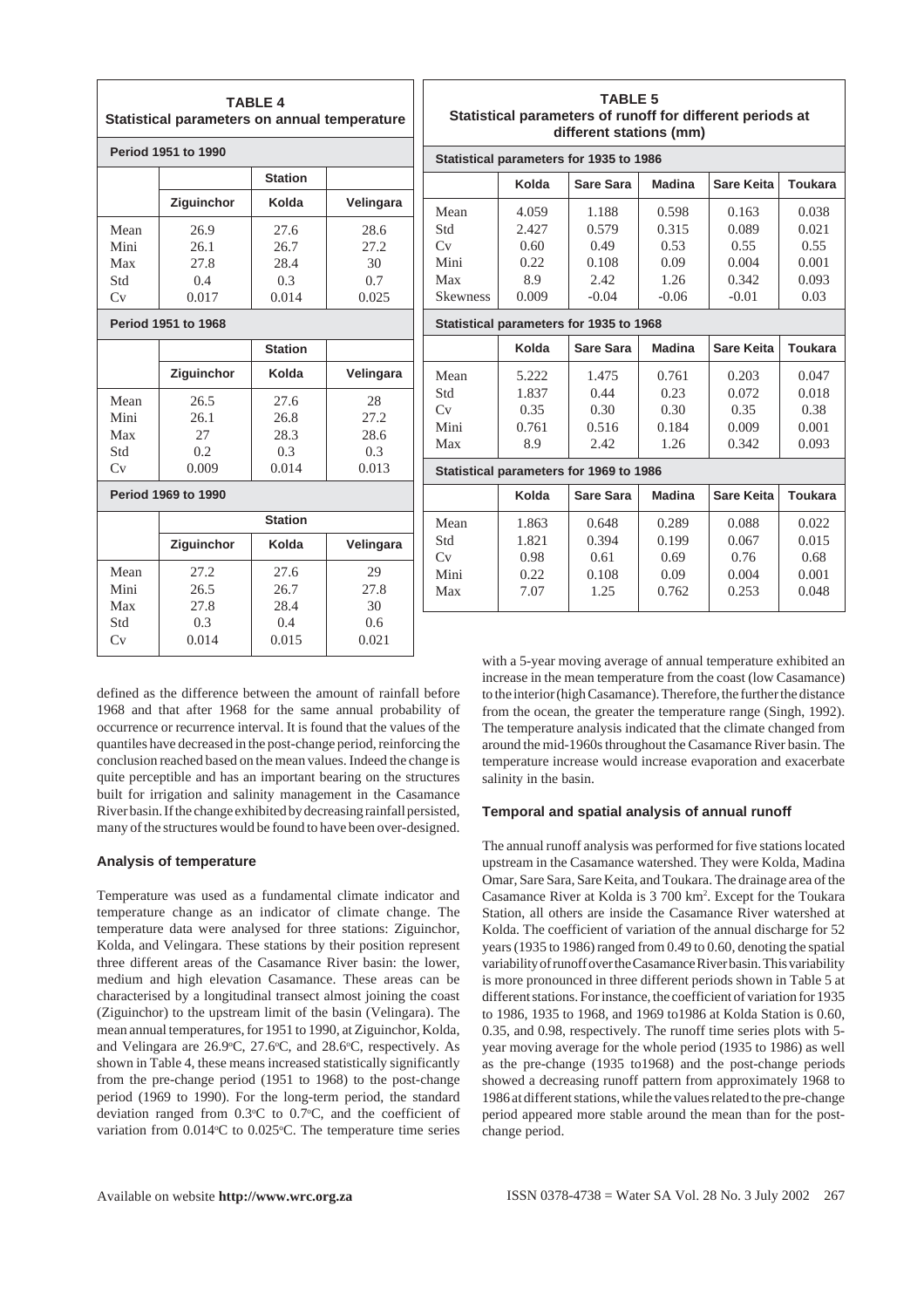| Estimation of quantiles for 1935 to1986<br>Sare Keita Toukara<br>Kolda<br><b>Madina</b><br>Sare Sara<br>5%<br>0.382<br>0.14<br>0.107<br>0.028<br>0.001<br>10%<br>0.761<br>0.367<br>0.16<br>0.05<br>0.008<br>25%<br>2.02<br>0.914<br>0.299<br>0.08<br>0.026<br>50%<br>4.055<br>1.2<br>0.622<br>0.157<br>0.039<br>1.52<br>75%<br>6.38<br>0.24<br>0.053<br>0.873<br>90%<br>6.9<br>1.98<br>0.983<br>0.269<br>0.063<br>Estimation of quantiles for 1935 to1968<br>Kolda<br><b>Sare Sara</b><br><b>Madina</b><br>Sare Keita Toukara<br>5%<br>1.95<br>0.668<br>0.306<br>0.08<br>0.009<br>10%<br>3.29<br>1.03<br>0.125<br>0.028<br>0.519<br>25%<br>3.92<br>1.17<br>0.148<br>0.603<br>0.036<br>5.35<br>50%<br>1.38<br>0.754<br>0.219<br>0.046<br>75%<br>6.7<br>1.86<br>0.947<br>0.259<br>0.061<br>90%<br>0.288<br>7.02<br>2.01<br>1.02<br>0.075<br>Estimation of quantiles for 1969 to1986<br>Kolda<br><b>Sare Keita Toukara</b><br>Sare Sara<br><b>Madina</b><br>5%<br>0.22<br>0.108<br>0.09<br>0.004<br>0.001<br>0.32<br>0.13<br>0.001<br>10%<br>0.106<br>0.028<br>25%<br>0.52<br>0.34<br>0.151<br>0.008<br>0.05<br>1.11<br>50%<br>0.57<br>0.195<br>0.07<br>0.023<br>2.38<br>75%<br>0.98<br>0.361<br>0.091<br>0.028<br>90%<br>4.89<br>1.24<br>0.65<br>0.231<br>0.047<br>Runoff deficit up to 1968<br>Sare Keita Toukara<br>Kolda<br>Sare Sara<br><b>Madina</b> |  | Quantiles estimated from the annual discharges, for<br>1935 to 1986 at different stations (mm) | <b>TABLE 6</b> |  |
|---------------------------------------------------------------------------------------------------------------------------------------------------------------------------------------------------------------------------------------------------------------------------------------------------------------------------------------------------------------------------------------------------------------------------------------------------------------------------------------------------------------------------------------------------------------------------------------------------------------------------------------------------------------------------------------------------------------------------------------------------------------------------------------------------------------------------------------------------------------------------------------------------------------------------------------------------------------------------------------------------------------------------------------------------------------------------------------------------------------------------------------------------------------------------------------------------------------------------------------------------------------------------------------------------------------------------------------------------------|--|------------------------------------------------------------------------------------------------|----------------|--|
|                                                                                                                                                                                                                                                                                                                                                                                                                                                                                                                                                                                                                                                                                                                                                                                                                                                                                                                                                                                                                                                                                                                                                                                                                                                                                                                                                         |  |                                                                                                |                |  |
|                                                                                                                                                                                                                                                                                                                                                                                                                                                                                                                                                                                                                                                                                                                                                                                                                                                                                                                                                                                                                                                                                                                                                                                                                                                                                                                                                         |  |                                                                                                |                |  |
|                                                                                                                                                                                                                                                                                                                                                                                                                                                                                                                                                                                                                                                                                                                                                                                                                                                                                                                                                                                                                                                                                                                                                                                                                                                                                                                                                         |  |                                                                                                |                |  |
|                                                                                                                                                                                                                                                                                                                                                                                                                                                                                                                                                                                                                                                                                                                                                                                                                                                                                                                                                                                                                                                                                                                                                                                                                                                                                                                                                         |  |                                                                                                |                |  |
|                                                                                                                                                                                                                                                                                                                                                                                                                                                                                                                                                                                                                                                                                                                                                                                                                                                                                                                                                                                                                                                                                                                                                                                                                                                                                                                                                         |  |                                                                                                |                |  |
|                                                                                                                                                                                                                                                                                                                                                                                                                                                                                                                                                                                                                                                                                                                                                                                                                                                                                                                                                                                                                                                                                                                                                                                                                                                                                                                                                         |  |                                                                                                |                |  |
|                                                                                                                                                                                                                                                                                                                                                                                                                                                                                                                                                                                                                                                                                                                                                                                                                                                                                                                                                                                                                                                                                                                                                                                                                                                                                                                                                         |  |                                                                                                |                |  |
|                                                                                                                                                                                                                                                                                                                                                                                                                                                                                                                                                                                                                                                                                                                                                                                                                                                                                                                                                                                                                                                                                                                                                                                                                                                                                                                                                         |  |                                                                                                |                |  |
|                                                                                                                                                                                                                                                                                                                                                                                                                                                                                                                                                                                                                                                                                                                                                                                                                                                                                                                                                                                                                                                                                                                                                                                                                                                                                                                                                         |  |                                                                                                |                |  |
|                                                                                                                                                                                                                                                                                                                                                                                                                                                                                                                                                                                                                                                                                                                                                                                                                                                                                                                                                                                                                                                                                                                                                                                                                                                                                                                                                         |  |                                                                                                |                |  |
|                                                                                                                                                                                                                                                                                                                                                                                                                                                                                                                                                                                                                                                                                                                                                                                                                                                                                                                                                                                                                                                                                                                                                                                                                                                                                                                                                         |  |                                                                                                |                |  |
|                                                                                                                                                                                                                                                                                                                                                                                                                                                                                                                                                                                                                                                                                                                                                                                                                                                                                                                                                                                                                                                                                                                                                                                                                                                                                                                                                         |  |                                                                                                |                |  |
|                                                                                                                                                                                                                                                                                                                                                                                                                                                                                                                                                                                                                                                                                                                                                                                                                                                                                                                                                                                                                                                                                                                                                                                                                                                                                                                                                         |  |                                                                                                |                |  |
|                                                                                                                                                                                                                                                                                                                                                                                                                                                                                                                                                                                                                                                                                                                                                                                                                                                                                                                                                                                                                                                                                                                                                                                                                                                                                                                                                         |  |                                                                                                |                |  |
|                                                                                                                                                                                                                                                                                                                                                                                                                                                                                                                                                                                                                                                                                                                                                                                                                                                                                                                                                                                                                                                                                                                                                                                                                                                                                                                                                         |  |                                                                                                |                |  |
|                                                                                                                                                                                                                                                                                                                                                                                                                                                                                                                                                                                                                                                                                                                                                                                                                                                                                                                                                                                                                                                                                                                                                                                                                                                                                                                                                         |  |                                                                                                |                |  |
|                                                                                                                                                                                                                                                                                                                                                                                                                                                                                                                                                                                                                                                                                                                                                                                                                                                                                                                                                                                                                                                                                                                                                                                                                                                                                                                                                         |  |                                                                                                |                |  |
|                                                                                                                                                                                                                                                                                                                                                                                                                                                                                                                                                                                                                                                                                                                                                                                                                                                                                                                                                                                                                                                                                                                                                                                                                                                                                                                                                         |  |                                                                                                |                |  |
|                                                                                                                                                                                                                                                                                                                                                                                                                                                                                                                                                                                                                                                                                                                                                                                                                                                                                                                                                                                                                                                                                                                                                                                                                                                                                                                                                         |  |                                                                                                |                |  |
|                                                                                                                                                                                                                                                                                                                                                                                                                                                                                                                                                                                                                                                                                                                                                                                                                                                                                                                                                                                                                                                                                                                                                                                                                                                                                                                                                         |  |                                                                                                |                |  |
|                                                                                                                                                                                                                                                                                                                                                                                                                                                                                                                                                                                                                                                                                                                                                                                                                                                                                                                                                                                                                                                                                                                                                                                                                                                                                                                                                         |  |                                                                                                |                |  |
|                                                                                                                                                                                                                                                                                                                                                                                                                                                                                                                                                                                                                                                                                                                                                                                                                                                                                                                                                                                                                                                                                                                                                                                                                                                                                                                                                         |  |                                                                                                |                |  |
|                                                                                                                                                                                                                                                                                                                                                                                                                                                                                                                                                                                                                                                                                                                                                                                                                                                                                                                                                                                                                                                                                                                                                                                                                                                                                                                                                         |  |                                                                                                |                |  |
|                                                                                                                                                                                                                                                                                                                                                                                                                                                                                                                                                                                                                                                                                                                                                                                                                                                                                                                                                                                                                                                                                                                                                                                                                                                                                                                                                         |  |                                                                                                |                |  |
|                                                                                                                                                                                                                                                                                                                                                                                                                                                                                                                                                                                                                                                                                                                                                                                                                                                                                                                                                                                                                                                                                                                                                                                                                                                                                                                                                         |  |                                                                                                |                |  |
|                                                                                                                                                                                                                                                                                                                                                                                                                                                                                                                                                                                                                                                                                                                                                                                                                                                                                                                                                                                                                                                                                                                                                                                                                                                                                                                                                         |  |                                                                                                |                |  |
| 5%<br>1.73<br>0.56<br>0.216<br>0.076<br>0.008                                                                                                                                                                                                                                                                                                                                                                                                                                                                                                                                                                                                                                                                                                                                                                                                                                                                                                                                                                                                                                                                                                                                                                                                                                                                                                           |  |                                                                                                |                |  |
| 2.97<br>10%<br>0.9<br>0.413<br>0.097<br>0.027                                                                                                                                                                                                                                                                                                                                                                                                                                                                                                                                                                                                                                                                                                                                                                                                                                                                                                                                                                                                                                                                                                                                                                                                                                                                                                           |  |                                                                                                |                |  |
| 25%<br>3.4<br>0.83<br>0.452<br>0.098<br>0.028                                                                                                                                                                                                                                                                                                                                                                                                                                                                                                                                                                                                                                                                                                                                                                                                                                                                                                                                                                                                                                                                                                                                                                                                                                                                                                           |  |                                                                                                |                |  |
| 4.24<br>0.559<br>50%<br>0.81<br>0.149<br>0.023                                                                                                                                                                                                                                                                                                                                                                                                                                                                                                                                                                                                                                                                                                                                                                                                                                                                                                                                                                                                                                                                                                                                                                                                                                                                                                          |  |                                                                                                |                |  |
| 4.32<br>75%<br>0.88<br>0.586<br>0.168<br>0.033                                                                                                                                                                                                                                                                                                                                                                                                                                                                                                                                                                                                                                                                                                                                                                                                                                                                                                                                                                                                                                                                                                                                                                                                                                                                                                          |  |                                                                                                |                |  |
| 2.13<br>90%<br>0.77<br>0.37<br>0.057<br>0.028                                                                                                                                                                                                                                                                                                                                                                                                                                                                                                                                                                                                                                                                                                                                                                                                                                                                                                                                                                                                                                                                                                                                                                                                                                                                                                           |  |                                                                                                |                |  |

|                        |                          | <b>TABLE 7</b><br>Linear equations of rainfall-runoff realtion |                |
|------------------------|--------------------------|----------------------------------------------------------------|----------------|
| Rain-gauge<br>stations | Stream-gauge<br>stations | <b>Equations</b><br>$(P = rainfall; R = runoff)$               | R <sup>2</sup> |
| [1]                    | [2]                      | [3]                                                            | [4]            |
| Toukara                | Toukara                  | $P = 68942 * R + 2781.3$                                       | 0.9696         |
| Kolda                  | Sare Sara                | $P = 436.48 * R + 769.73$                                      | 0.7594         |
| Velingara              | Madina                   | $P = 20.829 * R + 66.439$                                      | 0.5068         |
| Kolda                  | Kolda                    | $P = 100.95 * R + 878.66$                                      | 0.7149         |
| M.Y. Foula             | Sare Keita               | $P = 11580 * R + 2700.7$                                       | 0.8041         |

### **Frequency analysis of annual runoff**

On checking the skewness of annual runoff (in m<sup>3</sup>/s) data, the Normal distribution was found suitable. The runoff quantiles at different stations were computed for different probabilities from the Normal probability distribution as shown in Table 6. Also shown in the table are quantiles of runoff deficits for different recurrence intervals. The runoff deficit was defined as the difference between the runoff value before 1968 and that after 1968 for the same probability of occurrence or recurrence interval. It is seen that for the same return period, the runoff quantile significantly decreased during the post-change period. This runoff decrease would translate into increased salinity and the resulting decrease in agricultural productivity in the Casamance River basin.

### **Rainfall-runoff relation**

The Casamance River watershed has far more rain-gauges than stream-gauging stations and has more rainfall data than runoff data. By relying on rainfall data, runoff was calculated using a linear regression model developed by Hargreaves (1995) as

$$
R = a + b S \tag{2}
$$

where:

R is the annual runoff

S is the surplus defined as the difference between annual rainfall (R) annual evaporation (E)

a and b are parameters.

For example, for Madina Omar  $a = 0.0302$  and  $b = 0.0015$  and the coefficient of determination =  $0.7742$ ; and a =  $0.0359$  and b = 0.0081 for Kolda and the coefficient of determination = 0.7372. The coefficients of determination are not great but are acceptable. The mean annual discharge  $(m<sup>3</sup>/s)$  for a given location was correlated with the annual rainfall series (mm). Regardless of the conditions of geology and vegetation cover, the relationship between annual rainfall and the mean annual discharge was good, as indicated by sufficiently high coefficients of determination, as shown in Table 7.

 From the quantiles estimated for the whole, pre-change (1935 to1968), and post-change (1969 to1986) periods summarised in Table 6, the annual rainfall deficit and the corresponding mean annual discharge for different return periods at different stations

were obtained. It was found that the rainfall deficit is generally amplified in runoff deficit. Once the relationship between rainfall and runoff is established, runoff prediction may be made based on the rainfall data and other climatic parameters, such as temperature.

### **Analysis of monthly rainfall**

### **Temporal analysis**

The monthly rainfall analysis was based on the mean monthly rainfall depths over the Casamance River basin obtained using the Thiessen polygon method, as shown in Fig. 1. During the rainy season, there is pronounced variability in rainfall from one month to another, as shown in Table 8. The coefficient of variation and standard deviation for 1951 to 1990 ranged from 0.26 to 1.68, and 108 mm to 130.3 mm, respectively, confirming the great variability of the mean monthly rainfall over the basin.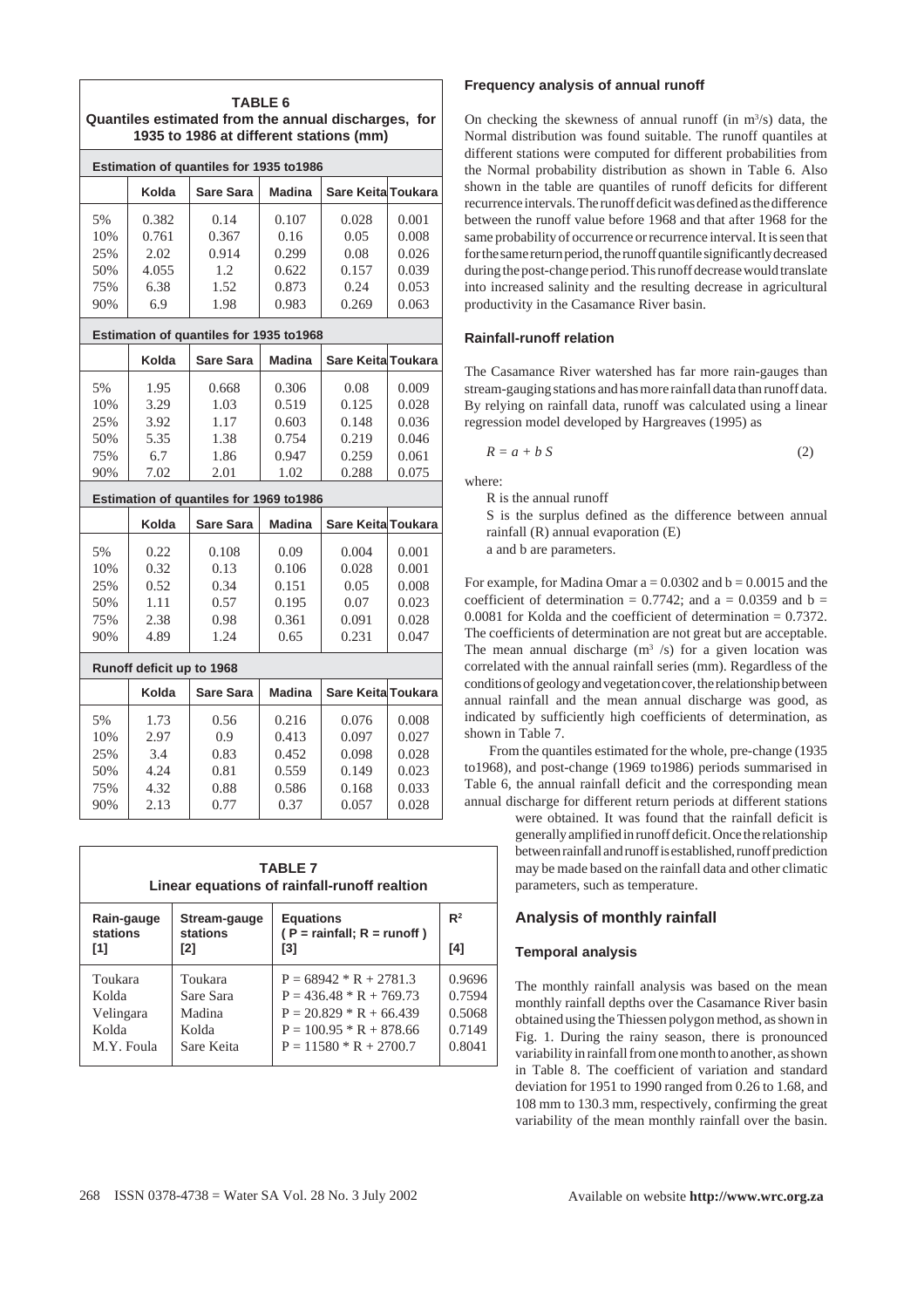**TABLE 8 Statistical parameters of the monthly mean rainfall, for 1951 to 1990 over the Casamance Watershed (mm)**

|                                                             | May                                                      | June                                                        | July                                                         | Aug                                                        | <b>Sept</b>                                                  | Oct.                                                     | Nov.                                                 |
|-------------------------------------------------------------|----------------------------------------------------------|-------------------------------------------------------------|--------------------------------------------------------------|------------------------------------------------------------|--------------------------------------------------------------|----------------------------------------------------------|------------------------------------------------------|
| Mean<br>Mini<br>Max<br>Std<br>Cv<br><b>Skewness</b><br>Kurt | 10.5<br>0.0<br>36.6<br>10.8<br>1.02<br>1.071<br>$-0.019$ | 111.6<br>15.2<br>234.8<br>51.0<br>0.46<br>0.606<br>$-0.089$ | 279.3<br>150.2<br>438.1<br>72.5<br>0.26<br>0.181<br>$-0.402$ | 380.9<br>131.1<br>915.1<br>130.3<br>0.34<br>1.467<br>6.435 | 280.0<br>142.9<br>482.9<br>89.0<br>0.32<br>0.482<br>$-0.399$ | 104.3<br>19.0<br>275.9<br>64.5<br>0.62<br>1.192<br>0.791 | 7.0<br>0.0<br>51.7<br>11.7<br>1.68<br>2.199<br>5.116 |
|                                                             |                                                          |                                                             |                                                              |                                                            |                                                              |                                                          |                                                      |

| Quantiles estimated from the monthly mean rainfall series, |                  |                | <b>TABLE 9</b><br>for 1951 to 1990, throughout the Casamance Watershed |                |                |                |              |
|------------------------------------------------------------|------------------|----------------|------------------------------------------------------------------------|----------------|----------------|----------------|--------------|
| Estimation of quantiles for 1951-1990                      |                  |                |                                                                        |                |                |                |              |
|                                                            | May              | June           | July                                                                   | Aug            | <b>Sept</b>    | Oct.           | Nov.         |
| 5%<br>10%                                                  | 0.4<br>0.7       | 45.8<br>56.5   | 160.8<br>183.1                                                         | 174.2<br>222.5 | 155.2<br>163.2 | 28.5<br>42.9   | 0.0<br>0.1   |
| 25%<br>50%                                                 | 3.4<br>6.8       | 72.6<br>97.5   | 229.3<br>274.5                                                         | 312.6<br>381.8 | 214.9<br>265.1 | 62.2<br>86.1   | 0.5<br>3.4   |
| 75%<br>90%                                                 | 15.5<br>28.5     | 142.6<br>187.7 | 330.3<br>356.0                                                         | 445.9<br>487.8 | 333.6<br>407.5 | 127.7<br>214.9 | 14.6<br>27.4 |
| Estimation of quantiles for 1951 to1968                    |                  |                |                                                                        |                |                |                |              |
|                                                            | May              | June           | July                                                                   | Aug            | <b>Sept</b>    | Oct            | Nov          |
| 5%<br>10%                                                  | 0.7              | 63.4           | 131.6<br>181.3                                                         | 154.5<br>267.7 | 149.9<br>225.9 | 57.4           | 1.0<br>1.1   |
| 25%                                                        | 0.7<br>3.4       | 73.0<br>93.7   | 273.1                                                                  | 379.9          | 262.4          | 66.7<br>85.6   | 3.4          |
| 50%<br>75%                                                 | 5.9<br>15.3      | 128.4<br>152.9 | 320.5<br>343.8                                                         | 415.7<br>478.2 | 315.8<br>387.6 | 120.3<br>175.9 | 12.0<br>23.3 |
| 90%                                                        | 25.0             | 204.4          | 399.4                                                                  | 492.7          | 454.9          | 259.8          | 27.4         |
| Estimation of quantiles for 1969 to1990                    |                  |                |                                                                        |                |                |                |              |
|                                                            | May              | June           | July                                                                   | Aug            | <b>Sept</b>    | Oct            | <b>Nov</b>   |
| 5%<br>10%                                                  | 0.3<br>0.6       | 41.7<br>50.4   | 160.8<br>184.9                                                         | 188.7<br>212.7 | 154.5<br>156.0 | 24.0<br>33.8   | 0.0<br>0.0   |
| 25%<br>50%                                                 | 4.7<br>7.1       | 66.0<br>80.6   | 219.2<br>254.7                                                         | 287.1<br>366.9 | 165.7<br>237.5 | 47.9<br>64.7   | 0.2<br>0.5   |
| 75%<br>90%                                                 | 17.3<br>31.3     | 124.0<br>172.4 | 304.9<br>343.8                                                         | 395.4<br>437.0 | 284.3<br>317.3 | 95.6<br>106.7  | 8.7<br>13.6  |
| <b>Monthly Rainfall Deficit</b>                            |                  |                |                                                                        |                |                |                |              |
|                                                            | May              | June           | July                                                                   | Aug            | <b>Sept</b>    | Oct            | Nov          |
| 5%                                                         | 0.4              | 21.8           | $-29.1$                                                                | $-34.2$        | $-4.6$         | 33.4           | 1.0          |
| 10%<br>25%                                                 | 0.1<br>$-1.4$    | 22.6<br>27.7   | $-3.7$<br>53.9                                                         | 55.0<br>92.8   | 69.9<br>96.8   | 32.9<br>37.7   | 1.0<br>3.2   |
| 50%<br>75%                                                 | $-1.2$<br>$-2.0$ | 47.7<br>29.0   | 65.9<br>38.9                                                           | 48.8<br>82.7   | 78.3<br>103.3  | 55.6<br>80.3   | 11.5<br>14.7 |
| 90%                                                        | $-6.3$           | 32.0           | 55.6                                                                   | 55.7           | 137.5          | 153.1          | 13.8         |

This shows that outside of the 5-month rainy period, there is little rainfall during the rest of the year.

# **Spatial analysis**

When monthly rainfall was mapped over the basin, it was found to vary from one location to another. Along a west-east transect joining Oussouye, Ziguinchor, Sedhiou, and Kolda Stations, where the respective distances between these stations are approximately 30, 70, and 65 km, the monthly rainfall for these stations over a period of 40 years (1951 to 1990) is depicted in Fig. 5. Except for the month of June, the mean monthly value decreases from west to east, or from the coast to the interior. The monthly standard rainfall deviation and coefficient of variation distribution from west to east are shown in Fig. 6. Except for the month of September, it increases with the distance from west to east. For all other months, it remains either constant or increases moderately. The coefficient of variation also shows a similar pattern of variability. This variability is relevant, especially during rainy months.

### **Frequency analysis**

The monthly rainfall series of each rain-gauge station was partitioned into two sets. The first set consisted of data up to the period 1968, and the second set had the data for the period 1969 onwards. These monthly rainfall data, when plotted as histograms, indicated that they were not normally distributed. Using the power transformation method (Jain and Singh, 1986), the whole mean monthly series and the series related to the prechange and post-change periods were normalised. Since the Normal distribution has zero coefficient of skewness and kurtosis equal to 3, the efficiency of transformation was judged by checking whether the coefficient of skewness tended to zero for the transformed series. In cases where kurtosis was not always zero in the transformed series, the power transformation method was improved by better accounting for its departure from a value of 3.0 in the coefficient of kurtosis of the transformed data (Jain and Singh, 1986), following the procedure introduced by Box and Tiao (1973) and Tiao and Lund (1970). Table 9 shows quantiles estimated for different periods for the whole series, and for the prechange period and post-change period series. For different return periods, a monthly rainfall deficit was found up to 1968. These deficits vary from one month to another throughout the chosen return periods. For each recurrence interval, the rainfall quantile is lower for the post-change period than it is for the pre-change period. This would imply lower rainfall for a given frequency and hence lower runoff, leading to increased salinity in the basin.

# **Conclusions**

The following conclusions are drawn from this study:

• Annual rainfall, monthly rainfall, and temperature data at respectively 33, 8 and 3 stations show a decreasing trend in rainfall magnitude, and an increasing trend in mean annual temperature at these stations.